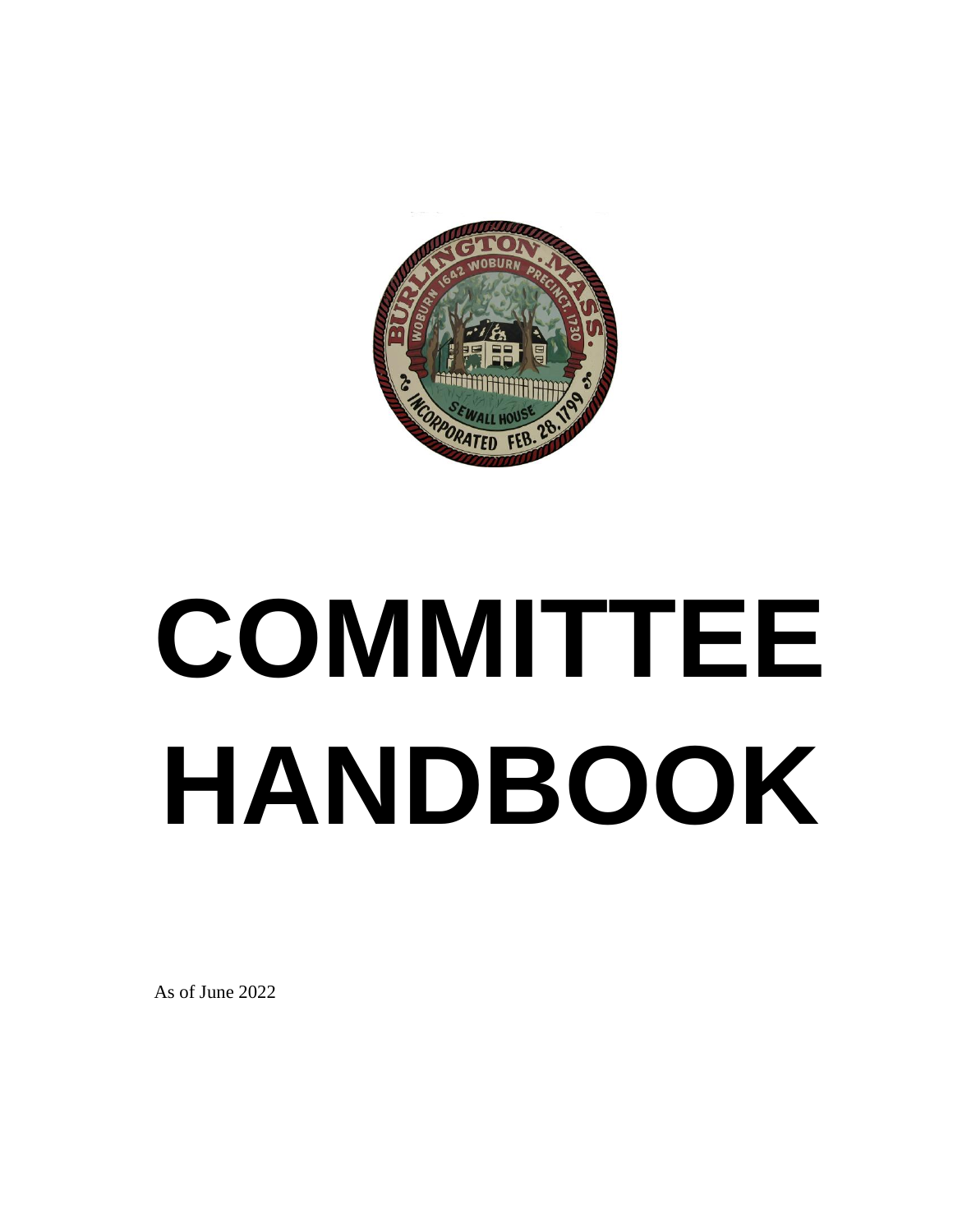# **COMMITTEE HANDBOOK**

#### **FOREWORD**

This handbook has been prepared by the Select Board and the Town Clerk as a general informational aid to all Town committees and boards. Many residents have served the Town in its two hundred and fourteen plus year history. Their contributions of time and thoughtful consideration of the many issues and challenges confronting the Town are greatly appreciated. Through service to the community you will have a unique opportunity to get to know the workings of your Town from an insider's viewpoint. It will be a rewarding and informative experience.

The Select Board, in carrying out their duties as prescribed by Charter, State Law and by the votes of Town Meetings, expend considerable time and effort to make logical and sensible appointments to committees. You will be working with people who, like yourself, have volunteered to address specific problems and bring back to the Select Board—or perhaps Town Meeting—recommendations for a course of action and/or a solution that is best for the Town.

It is important that the good of the Town, present and future, be of primary consideration in your deliberations. It is also important to remember that you represent the entire Town, not just one segment of the Town. A solution that makes sense from the perspective of your committee may not always be what is best for the Town. Therefore, all plausible solutions need to be explored while considering many factors such as the impact on other programs or plans. The ultimate cost in tax dollars is of the utmost importance to all Townspeople and committees need to be cognizant of that fact.

Your committee or board should use the Town Administrator to facilitate communications and answer any questions you believe pertinent to your assignment. The Select Board wishes to thank you for giving of your time and effort in the improvement of our community.

Even though this handbook has been published for use by committees and boards appointed by the Select Board, we would hope that this handbook is of use to other elected officers and the citizens at large.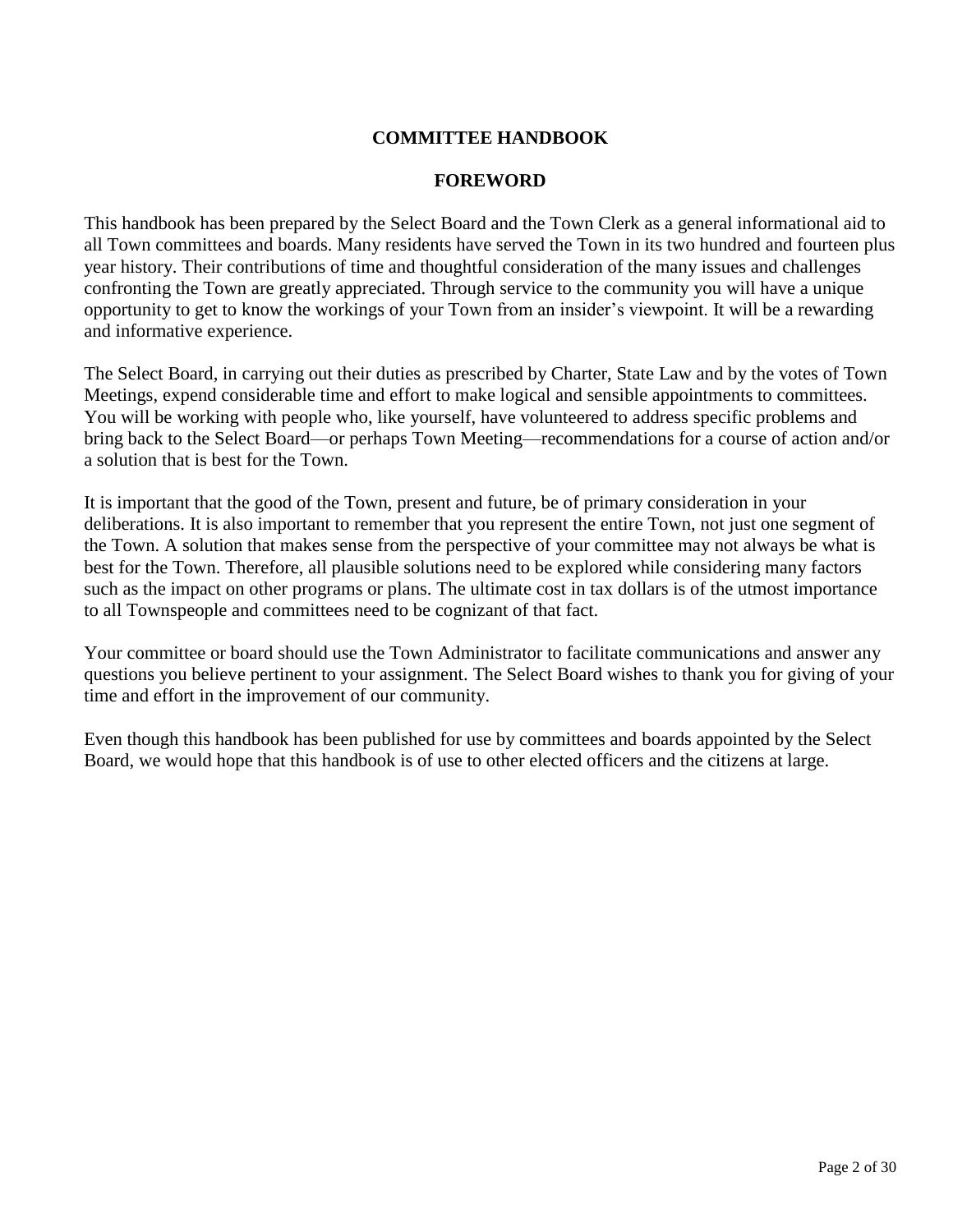Table of Contents

- I. STRUCTURE OF BURLINGTON'S GOVERNMENT
- A. Overseeing Entities
- B. Listing of Boards and Committees and Terms
- C. Responsibilities of Boards—Elected and Appointed

# II. COMMITTEE MEMBERSHIP

- A. Appointments
- B. Duration of Appointments
- C. Duties of Board or Committee
- D. Committee Leadership
- E. Resignations
- F. Committee Code of Conduct

# III. MEETINGS

- A. Location
- B. Posting of Meetings
- C. Minutes
- D. Meetings and Deliberations
- E. Public Participation
- F. Staff Support
- G. Public Hearings
- H. Executive Session and Checklist
- I. Checklist for Chairs & Members

# IV. FINANCIAL MATTERS

- A. Budget
- B. Submission of Bills
- C. Turning in Receipts

# V. CONDUCT OF PUBLIC OFFICIALS

- A. Conflict of Interest Law
- B. Financial Conflicts
- C. Misuse of Position
- D. Revolving Door Restrictions

# VI. ANNUAL LOCAL GOVERNMENT CALENDAR

- A. Sample Calendar
- APPENDIX A Sample Meeting Notice and Agenda
- APPENDIX B Network and Electronic Resources Usage Policy
- APPENDIX C Public Records Law and Guidelines
- SUPPLEMENTAL HANDOUTS
	- 1) Open Meeting Law Guide
	- 2) Summary of Conflict of Interest Law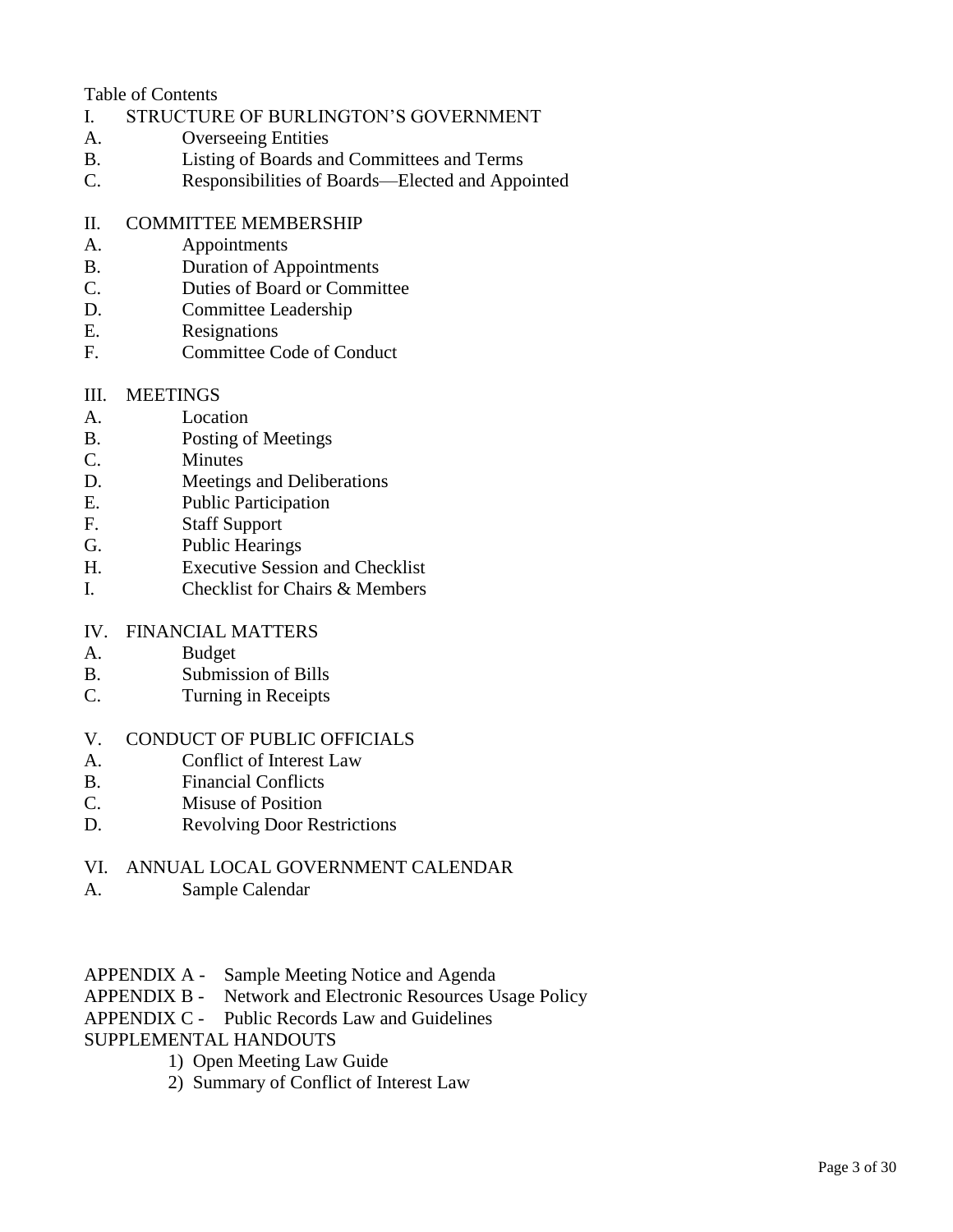Every one of Massachusetts's 351 Cities and Towns shares a common governmental structure and function. Each local governmental body has a person or group of persons in the executive role, the tax assessment role, the tax collection role, the record- keeping role, and the health board role. Through specific local needs, and with the vote of the people, other elected positions and committees have been established through time.

# **I. Structure of Burlington's Government**

# **A) Overseeing Entities**

# **1) Select Board**

The Executive body of Burlington's Town government is the Select Board. This board consists of five members elected for three years, with overlapping terms. Meetings are held twice a month at the Town Hall Main Hearing Room. Select Board, as the principal officers in town, have general supervision over all matters that are not specifically delegated by law or vote to some other officer or board.

# **2) Town Administrator**

The Town Administrator is responsible for the administration and coordination of all matters under the jurisdiction of the Select Board and acts as the Personnel Director. The Town Administrator is responsible for implementing policies, directives, and votes of the Select Board, and makes all appointments under the jurisdiction of the Select Board.

# **3) Town Meeting**

The Legislative body of Burlington's Town government is Town Meeting. This is a unique form of government in New England that sets it apart from all other sections of our country. Here, New Englanders still maintain the practice of operating local government as a democratic process. The town is divided into seven precincts, and each precinct votes for 18 representatives to the Town Meeting. There are a total of 126 elected Town Meeting Members. The Town Meetings are held three times each year in January, May (Annual), and September. Articles of the warrant (agenda items) must be presented to the Select Board 45 days before the meetings by Town Meeting Members or by ten registered voters, and Zoning Articles must be presented 90 days before the meeting. The decisions reached at Town Meeting affect the lives and the purses of all citizens of Burlington. Town Meeting Members vote on the annual operating budget of the Town, land use issues, capital expenditures, and Zoning and General Bylaws.

Town Meeting is conducted at the Burlington High School, Fogelberg Performing Arts Center, three times a year on Monday and Wednesday evenings until all the articles have been acted upon. A Quorum of 64 members is mandatory. The public is invited to attend and may speak on issues being considered upon the recognition of the Moderator. Burlington Cable Access Television (BCAT) broadcasts meetings live on the local government channel 10 (COMCAST), 15 (RCN) and 41 (VERIZON) and Facebook.

Lists of Town Meeting Members, elected officials, and appointed officials are available at the Town Clerk's office and on the Web at [www.burlington.org.](http://www.burlington.org/)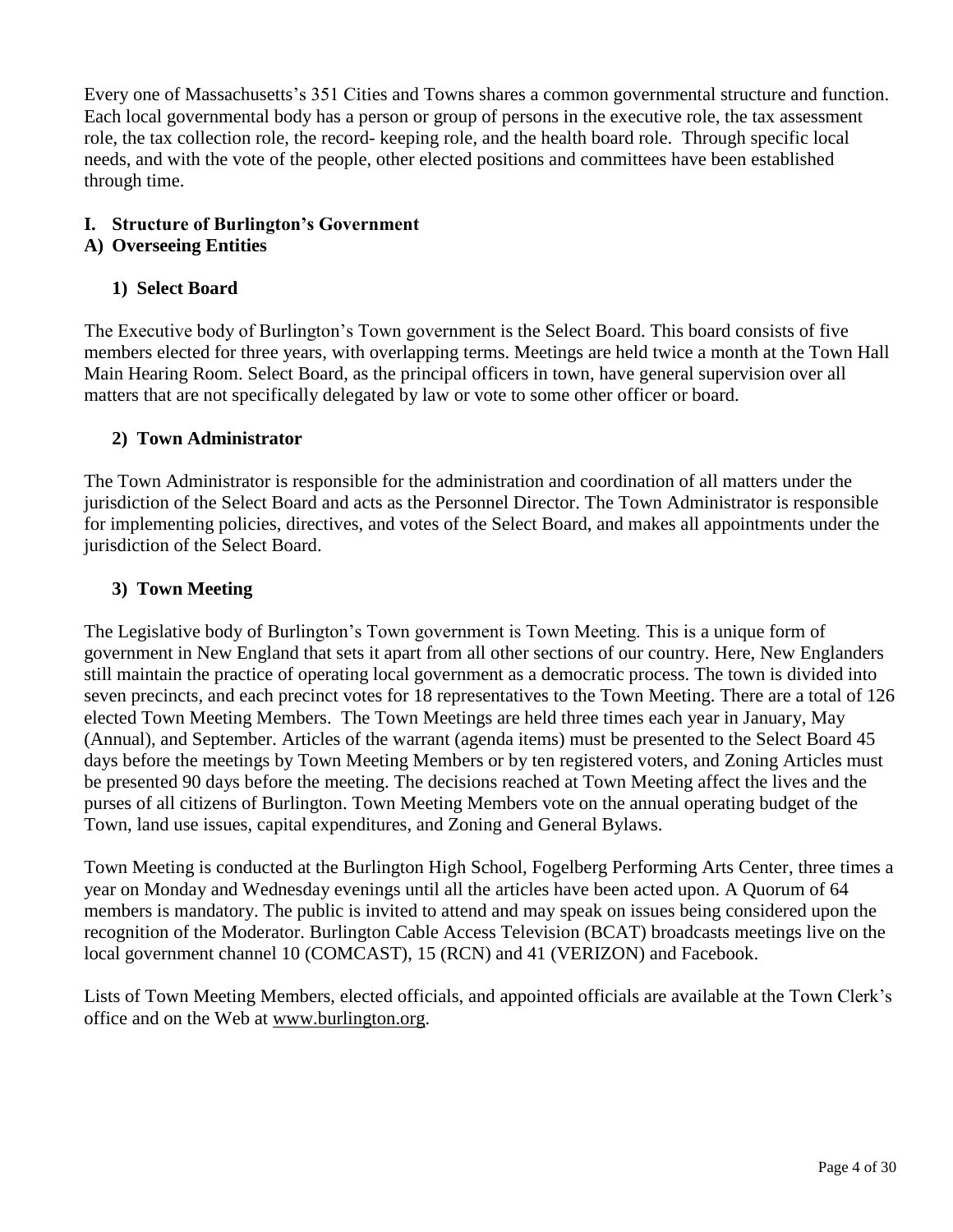# **B) Listing of Boards and Committees and Terms**

#### **Elected Boards**

Five Select Board Members for three-year terms. Three Assessors for three-year terms. Five members of the School Committee for three-year terms. Six Library Trustees for three-year terms. Seven members of the Planning Board for five-year terms. Five members of the Board of Health for three-year terms. Four members of the Burlington Housing Authority for five-year terms. Three members of the Recreation Commission for three-year terms. Two members of the Shawsheen Valley Technical School District Committee for three-year terms.

#### **Select Board/Town Administrator-Appointed Committees and Commissions**

|                                       | No. of Members | Length of Term |
|---------------------------------------|----------------|----------------|
| <b>Beautification Committee</b>       | 5              | 1 year         |
| Board of Appeals                      | 5              | 5 years        |
| <b>Board of Registrars</b>            | $\overline{4}$ | 3 years        |
| <b>Community Life Center</b>          |                | 2 years        |
| <b>Conservation Commission</b>        |                | 3 years        |
| Council on Aging                      |                | 3 years        |
| <b>Cultural Council</b>               | $5 - 22$       | 3 years        |
| <b>Disabilities Access Commission</b> | 9              | 1 year         |
| <b>Historical Commission</b>          |                | 3 years        |

#### **Moderator-Appointed Committees**

| <b>Bylaw Review Committee</b>   | 5  | 1 year  |
|---------------------------------|----|---------|
| <b>Capital Budget Committee</b> | 7  | 3 years |
| <b>Facilities Committee</b>     | 7  | 2 years |
| Human Services Committee        | 7  | 3 years |
| Land Use Committee              | 9  | 3 years |
| <b>Rules Committee</b>          | 13 | 1 year  |
| Ways & Means Committee          | 15 | 3 years |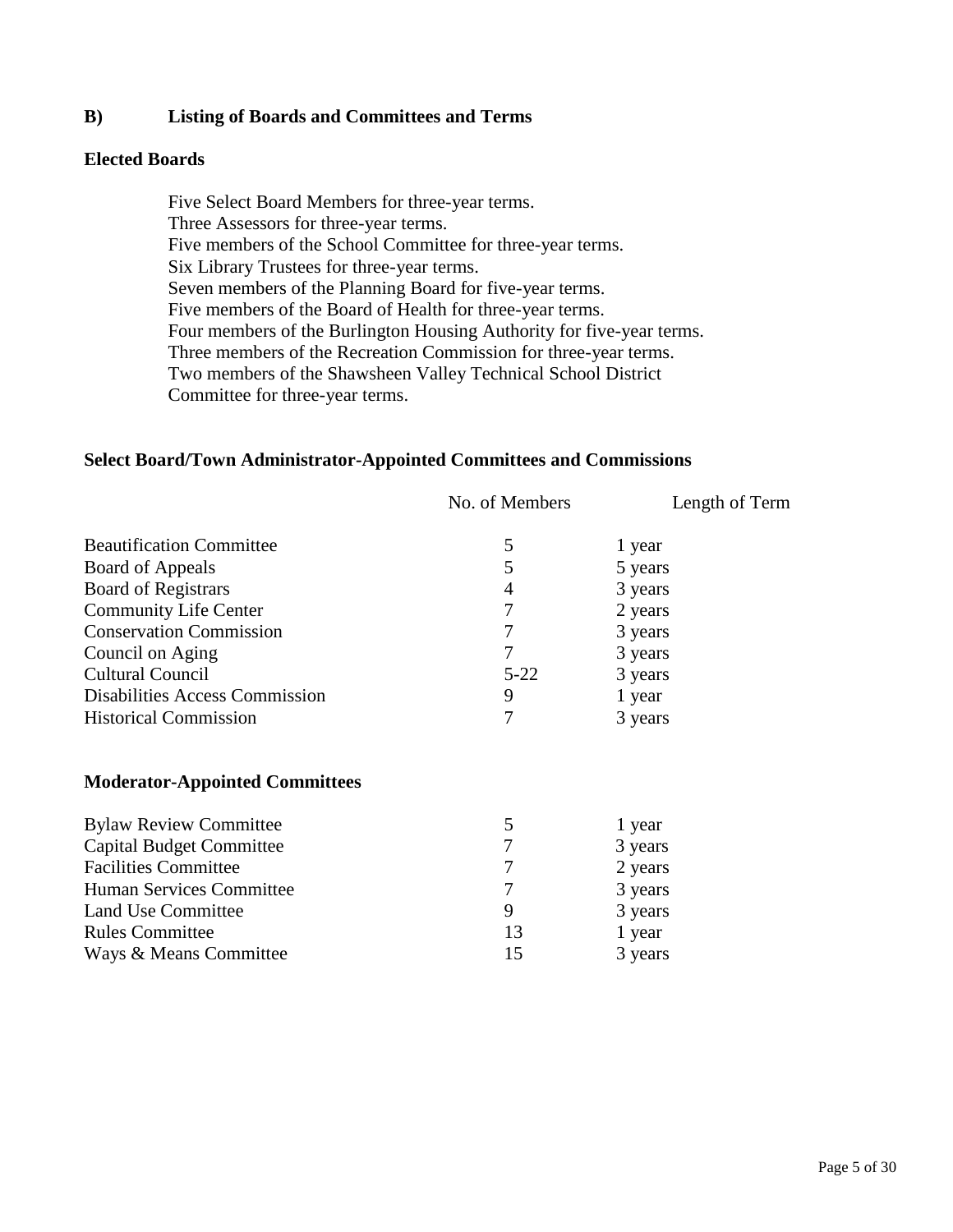# **C) Responsibilities of Boards—Elected**

#### **Board of Assessors**

The Assessors determine the tax rate and determine the valuation for all real and personal property in the Town. The Board of Assessors is responsible for appointing the assessor and has all the powers and duties given to boards of assessors by the laws of the Commonwealth not inconsistent with the Charter. Burlington's Board has three (3) members.

#### **Board of Health**

To promote the health and well-being of the inhabitants of the Town, the Board assumes all responsibilities, enforces all regulations, and performs all duties stated in the Sanitary Code of the Massachusetts Department of Public Health and the applicable provisions of the General Laws and Town Bylaws. The Board of Health is responsible for appointing the health agent and for the formulation and enforcement of rules and regulations concerning public health. It conducts investigations of health and environmental problems and manages and coordinates health programs and services within the Town. The Board has five (5) members.

#### **Housing Authority**

The Authority was created for the purpose of providing housing for elderly persons of low income. Its functions are described by the provisions of Massachusetts General Laws. This is an independent agency from the Town.

#### **Library Trustees**

The Board of Library Trustees' main role is to govern and set policies for the library, appoint the director, and have custody and management of such. All money and property that the Town may receive for library purposes, by gift or bequest, is administered by the Board in accordance with the provisions of the gift or bequest. The Board is comprised of six (6) members.

#### **Planning Board**

The Planning Board shall be responsible for appointing the Town planner and shall have all the powers and duties vested in planning boards by the laws of the Commonwealth or by bylaw, including drawing up zoning bylaws, holding hearings on bylaws, appointing subcommittees, and having responsibility for the Town Master Plan. Planning Board is comprised of seven (7) members established pursuant to Chapter 41, Section 81A of the General Laws.

#### **Recreation Commission**

The Recreation Commission consists of one (1) member from the Planning Board, one (1) member from the School Committee, and three (3) elected members for three-year terms. Recreation Commission duties and functions include appointing of a Recreation director, authority to approve or disapprove the acquisition of lands, and all other powers and duties of a park commission as described in Massachusetts General Laws.

#### **School Committee**

The School Committee, consisting of five (5) members, has the powers, duties, and responsibilities given to school committees by the laws of the Commonwealth, and additional powers and duties as may be authorized by Bylaw or by other Town Meeting vote.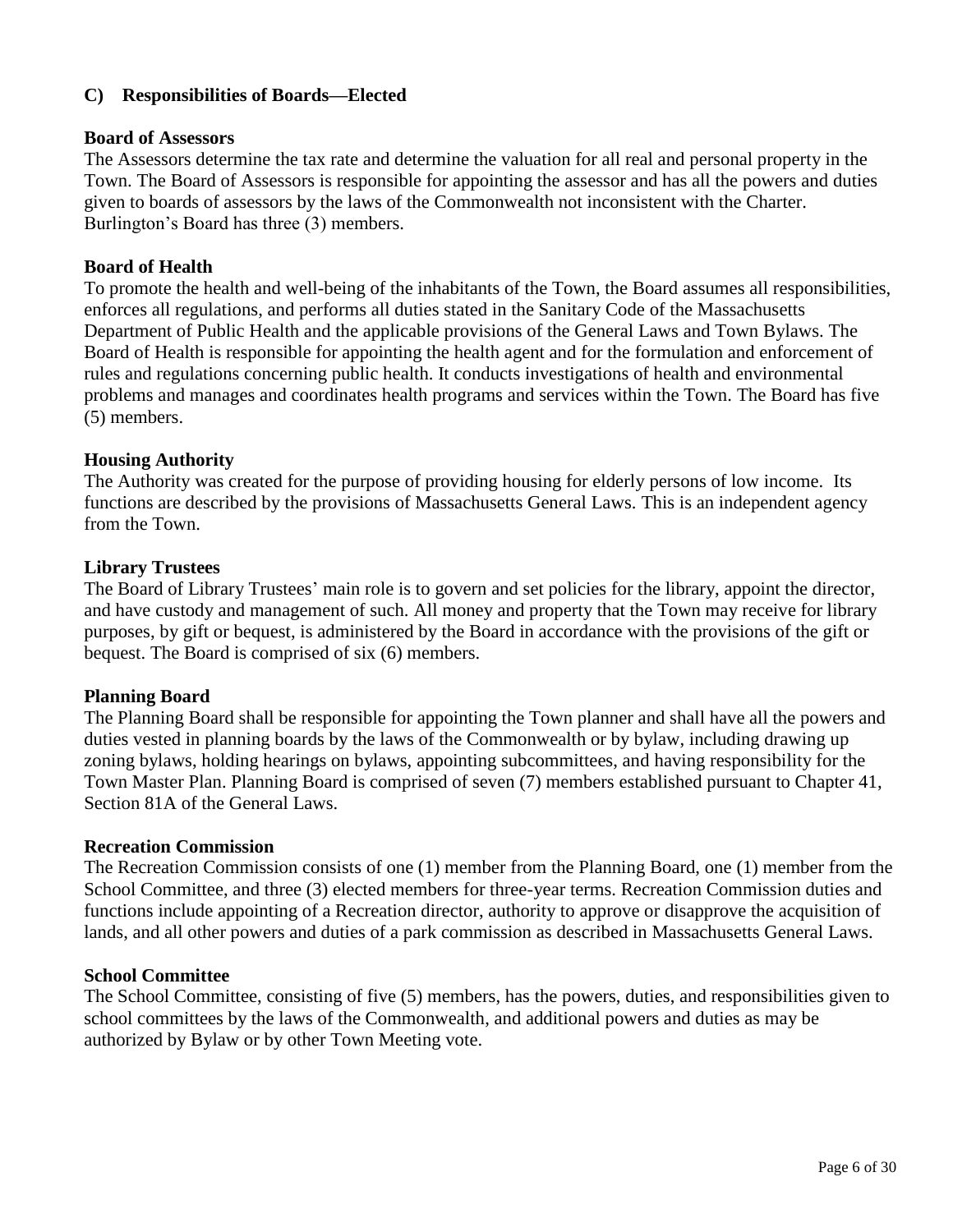# **Select Board**

The executive powers of the Town are assigned to the Select Board which serves as the chief policy-making agency of the Town. The Select Board has and exercises all the powers and duties vested in boards of Select Board by the laws of the Commonwealth and such additional powers and duties authorized by the Bylaws or by vote of the Town. The Select Board responsibilities include the laws and orders for the government of the Town to be enforced, and requires a record of all its official acts to be kept. To administer its policies and aid the Board in its official duties, the Select Board shall appoint a Town Administrator, as provided in the Bylaws. The Select Board shall appoint Town Counsel, the Registrars of Voters, and other such officers, boards, commissions, and committees as they are directed to appoint by Massachusetts General Law, Bylaw, or vote of the Town, and temporary or ad hoc committees as in its judgment shall from time to time be deemed necessary. The Select Board may investigate or may authorize the Town Administrator to investigate the affairs of the Town and the conduct of any Town agency. The Select Board is the licensing board of the Town and shall have the power to issue licenses, to make all necessary rules and regulations regarding the issuance of such licenses, and to attach such conditions and restrictions thereto as it deems to be in the public interest. The Select Board shall enforce the laws relating to all businesses for which it issues any licenses.

# **Shawsheen Valley Technical School District**

Burlington is a member of a Regional School District, together with the Towns of Bedford, Billerica, Tewksbury, and Wilmington. The Shawsheen Valley Tech School Board has two (2) members from Burlington. They are given all the powers, duties, and responsibilities as laid out by the laws of the Commonwealth. They oversee the maintenance and operation of Regional School in accordance with the provisions agreed on by member towns.

#### **Responsibilities for Committees—Select Board-Appointed**

#### **Beautification Committee**

This five (5) member committee's responsibilities include studying and preparing programs for the improvement and beautification of the public lands. They work with the Building Inspector, DPW, and Recreation Maintenance to maintain these lands.

#### **Board of Appeals**

The Board has five (5) permanent members and two (2) alternates, and was created under Section 9.5.1 of the Town's Zoning Bylaw, pursuant to Chapter 40A of the Massachusetts General Laws (MGL). Its purpose is to hear and decide appeals from an adverse decision of the Building Inspector or any Town Board, to hear and decide petitions for variances, to make determinations in Flood Hazard Districts, and to issue comprehensive permits under MGL Chapter 40B. In order to grant a variance from the strict requirements of the applicable Zoning By-Laws, the Board of Appeals must review the hardships as submitted by the petitioner.

#### **Board of Registrars**

The Board, consisting of three (3) members plus the Town Clerk, processes and maintains voter registrations and certifies the names on nominations and petition forms, with the assistance of the Town Clerk's staff. The Board oversees and examines all ballots upon request for a recount and certifies all ballots or performs other such duties required in the General Laws.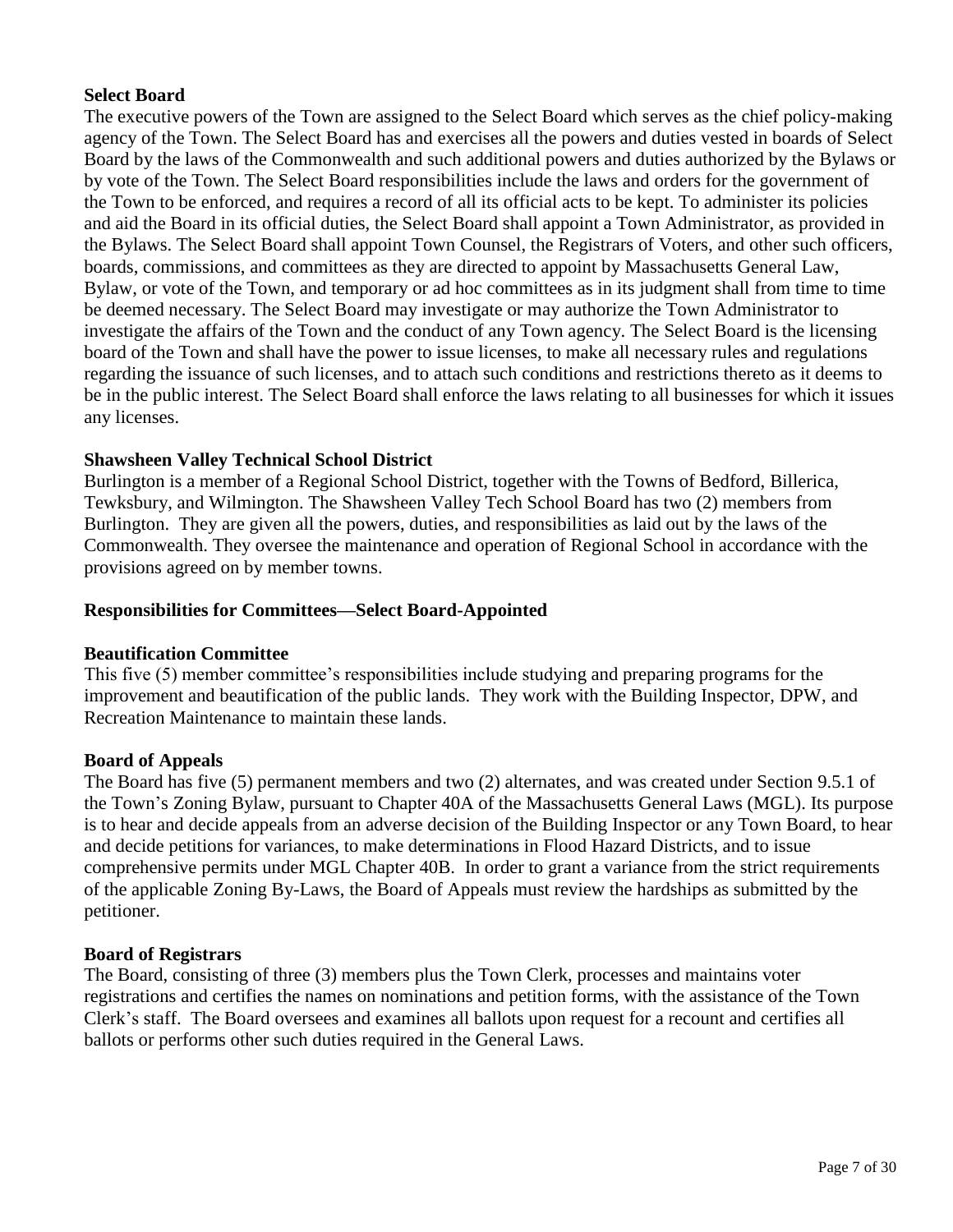# **Community Life Center**

The Burlington Community Life Center (BCLC) is a Town department responsible for providing mental health and social services to families with adolescents and young adults. BCLC also provides information and referral services for ALL residents regardless of age.

#### **Conservation Commission**

The Conservation Commission has seven (7) members whose responsibilities including the promotion and development of natural resources and the protection of watershed resources. The Conservation Commission is directed by the Massachusetts Wetlands Protection Act and the associated Burlington Bylaws.

#### **Council on Aging**

The Burlington Council on Aging is comprised of seven (7) members from the community. They, working with the Director, help set Policies and Procedures to provide a fuller way of life for seniors sixty and over.

#### **Cultural Council**

The Council is set up to work with Massachusetts Cultural Council, a state agency to support communitybased projects and activities in the arts, humanities, and interpretive sciences to benefit the residents of Burlington. They oversee the dispensing of public funding allocated by MCC, inform the public about the availability of public funding for cultural projects, and review and approve applications. The budget of the MCC is determined annually by the state Legislature.

#### **Disabilities Access Committee**

The Burlington Disability Access Commission (BDAC) was established in order to focus more attention upon the needs of the disabled community and to bring about full and equal participation of people with disabilities in their interaction with the Town and the schools. The Committee consists of nine (9) members from Residents of Burlington.

#### **Historical Commission**

The Commission consists of seven (7) members and is established for the preservation, promotion, and development of the historical assets of the Town. The Commission's powers and duties are described in Chapter 40 of the General Laws.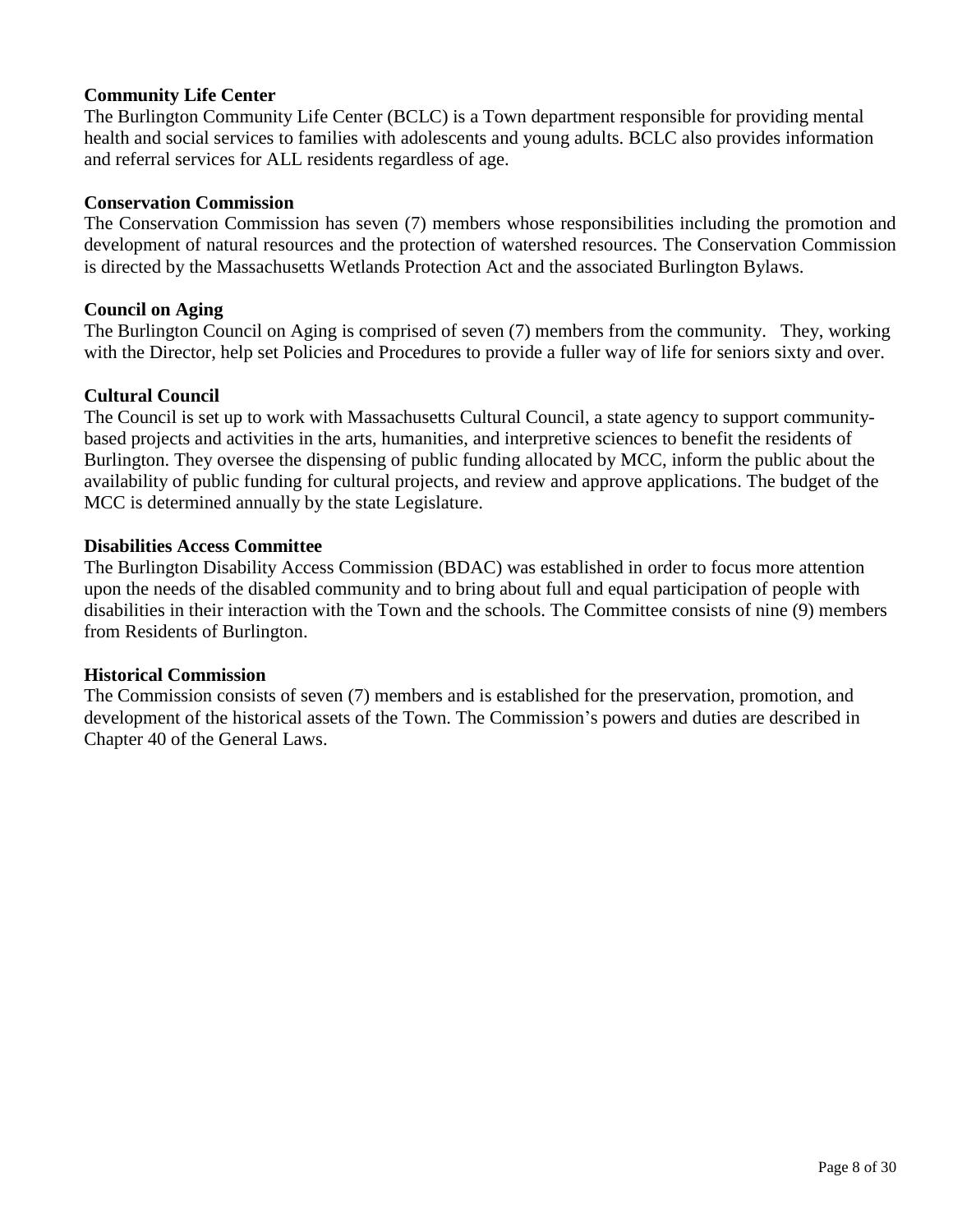#### **Responsibilities for Committees—Moderator-Appointed**

All appointments made by the Moderator should be made within thirty days after each Annual Town Meeting.

#### **Bylaw Review Committee**

The Bylaw Review Committee has five (5) members. Its function is to review and recommend proposed Bylaws for Town Meeting's consideration. It also periodically reviews the Town's Bylaws in respect to Massachusetts General Laws.

# **Capital Budget Committee**

The Capital Budget Committee is charged with considering all matters relating to proposed expenditures of money by the Town for capital terms and projects. It also makes recommendations to Town Meeting on these expenditures.

#### **Facilities Committee**

This Committee is responsible for being familiar with the long-term issues of care and capacity of town facilities. It reviews and makes recommendations to Town Meeting on the use, maintenance, construction, and disposition of town buildings, physical plant, and infrastructure. It also provides input regarding longterm facilities issues and plans on behalf of Town Meeting to the Select Board, Recreation Commission, Planning Board, Ways and Means Committee, Capital Budget Committee, and other Town boards and committees.

#### **Human Services Committee**

The HSC works with town departments to consider proposed human service programs and make recommendations to the Town Meeting. It also promotes coordinated action and cooperation regarding human services among the various Town officials and departments.

#### **Land Use Committee**

This committee reviews and makes recommendations regarding warrant articles dealing with land use in the Town. It works with the Planning Department on presenting proposed articles to Town Meeting.

#### **Rules Committee**

The Rules Committee reviews matters and makes recommendations relating to the conduct of the Town Meeting. It can also assist the Moderator in the selection of appointees to committees of the Town Meeting.

#### **Ways & Means Committee**

Ways and Means, also know as the Finance Committee, makes written recommendations to the Town Meeting on all Articles contained in any warrant which involve the appropriation, transfer, expenditure, and raising and borrowing of money; it may make recommendations on any and all questions involving Town affairs.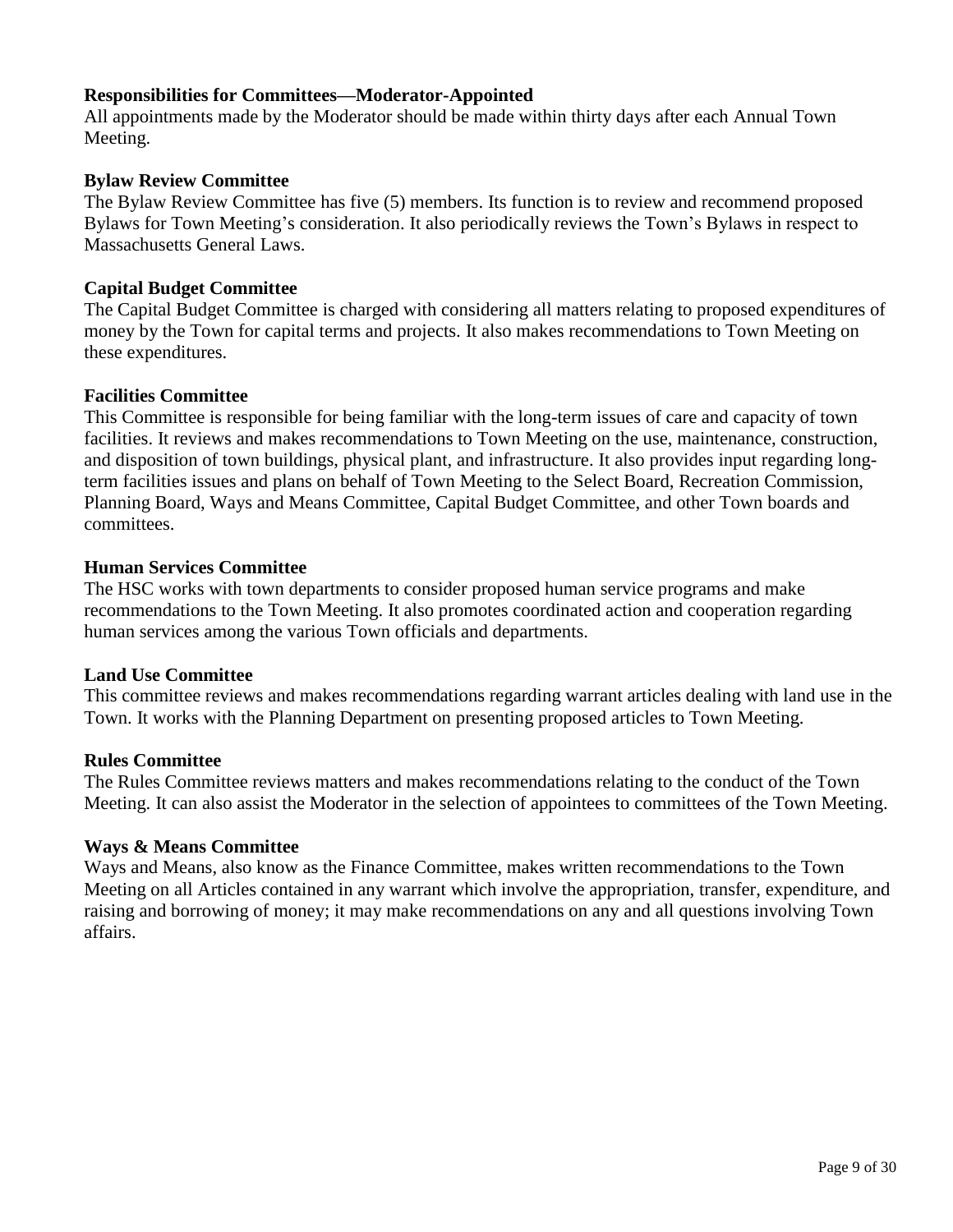# **II. COMMITTEE MEMBERSHIP**

#### **A) Appointments**

All appointments made by the Select Board or other elected boards are made by majority vote in a regular meeting. All appointees generally are registered voters in the Town with exceptions outlined in Chapter 41 Section 109 for ex-officio or non-voting members. Usually committees will have an odd number of participants to help avoid a deadlocked vote situation. In all decisions the Chairman is expected to vote. Initial appointments by the Select Board are usually made from a list of volunteers indicating their areas of interest or expertise kept on file in the Select Board's office. Citizens can be added to this list by filing a talent bank form or by sending a basic letter of application to the Select Board requesting an appointment when a vacancy occurs. Generally speaking, the Select Board likes to meet with new appointees to discuss interests of the individual. Written notification of an appointment is made by the Select Board or the appointing officials. When you receive notification of an appointment, you must contact the Town Clerk to be sworn in and to receive copies of the Open Meeting Law and the Conflict of Interest Law. You will be asked to sign an acknowledgment of your receipt of them.

#### **B) Duration of Appointments**

Depending upon the need, vacancy, and/or Town Meeting vote, appointment length varies. Some appointments are made for the duration of a project, some yearly, but the most common term for standing committees are terms of either one or three years.

#### **C) Duties of Board or Committee**

Many committees, such as the Conservation Commission, Historical Commission, and Zoning Board of Appeal, are charged by the applicable laws of the Commonwealth to act and consider matters in a very narrowly-defined way. If you have been appointed to one of those positions, please ensure that you obtain a copy of these laws. Other standing or single-need committees will usually receive a letter of duties and responsibilities from the appointing authority or will be charged in accordance to the Code of Bylaws of the Town.

#### **D) Committee Leadership**

Unless otherwise specified by Town Meeting vote, the Chairman and other officers of every board and committee are chosen by the voting members of that committee. The name of the Chairman should be made known to the office of the Select Board to enhance communication with the group.

Some committees have responsibility for financial recommendations and budgets. These committees may choose to appoint a financial member who has the responsibility to work as liaison to the Select Board and/or Finance Committee on financial matters. This member should also be made known to the Select Board.

If the appointments are made by an elected board other than the Select Board, the members' names must also be given to the Select Board's and the Town Clerk's offices.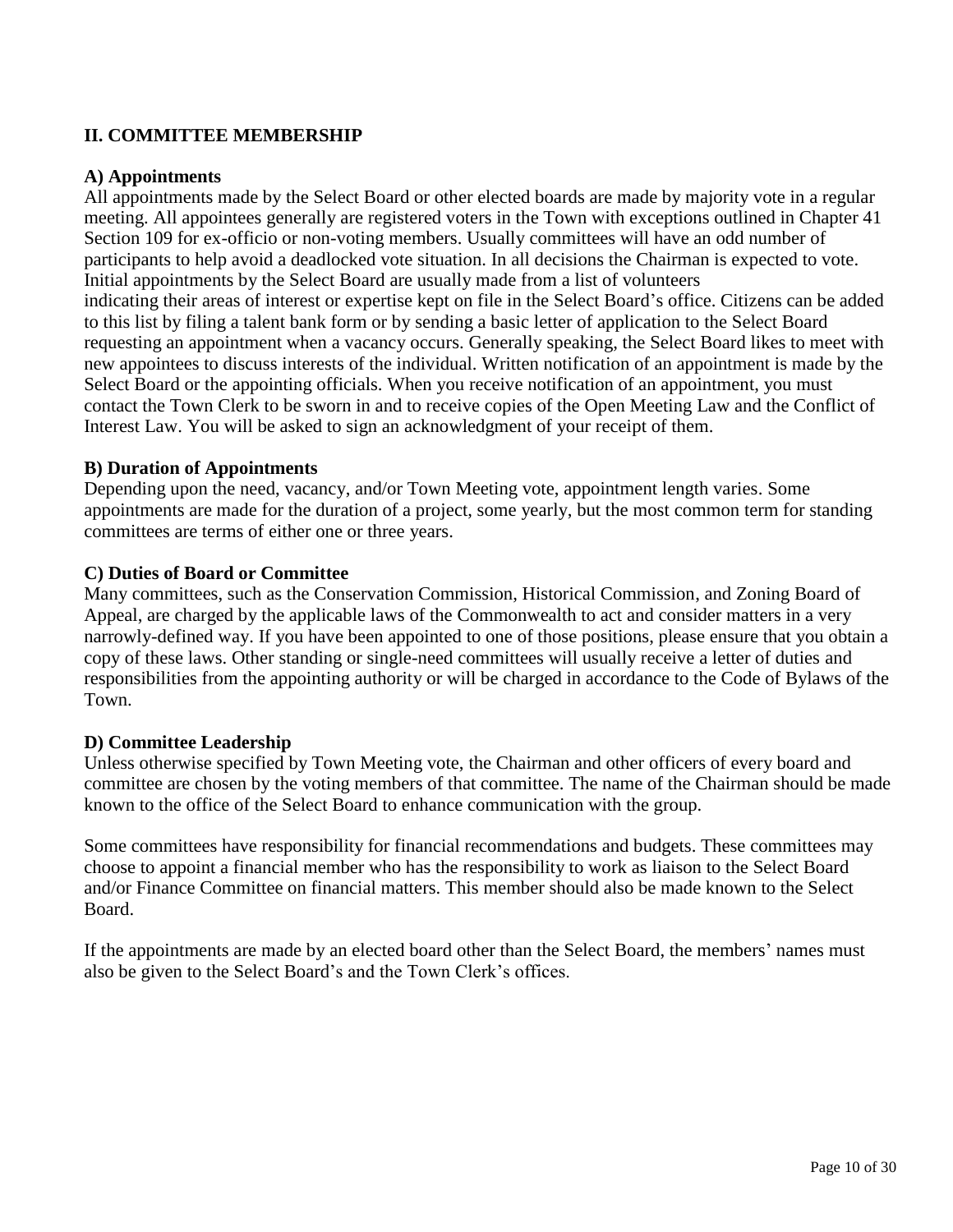# **E) Resignations**

Any resignation must be submitted in writing. That resignation may be transmitted in person or by email to the Committee Chairman and the Town Clerk's office. Without a formal notification, a vacancy cannot exist and a replacement member cannot be appointed. If a vacancy occurs, the remaining committee members may recommend individuals who have demonstrated an interest in the work of the committee for consideration as a replacement member. They will be considered along with others who have expressed interest.

# **F) Committee Code of Conduct**

A member of any committee who has accepted appointment by the Select Board, the Town Administrator, or the Town Moderator to a committee position is expected to comply with the following code of conduct. Failure to adhere to this code will be considered when making re-appointment decisions.

- 1. Realize that your function is to follow the mission statement of the committee.
- 2. Realize that you are one of a team and should abide by all decisions of the Committee once they are made.
- 3. Be well informed concerning the duties and responsibilities of the Committee.
- 4. Remember that you represent the entire community at all times.
- 5. Accept that the role of a committee member is a means of unselfish service, not a way to benefit personally or politically from your Committee activities.
- 6. Abide by the ethics guidelines established by the State.
- 7. Refrain from participating as either a member of the Committee or as a member of the public in matters in which you have a personal interest.
- 8. Abide by all policies established by the Select Board, PARTICULARLY the email communications policy.
- 9. Request assistance from Town staff only through the staff person assigned to the committee.
- 10. Refrain from statements or promises of how you will vote on matters that will come before the Committee until you have had an opportunity to hear the pros and cons of the issue during a public meeting

of the Committee.

- 11. Make decisions only after all facts on a question have been presented and discussed.
- 12. Refrain from communicating the position of the committee to reporters or state officials unless the full Committee has previously agreed on both the position and the language conveying the statement.
- 13. Treat with respect and courtesy all members of the Committee despite differences of opinion.
- 14. Treat with respect and courtesy any member of the public, including anyone they have brought to represent them, who comes before the Committee for any reason, but particularly in matters related to regulatory issues.
- 15. Never publicly criticize an employee of the Town. Concerns about staff performance should only be made to the Town Administrator through private conversation.
- 16. Ensure that any materials or information provided to a committee member from Town staff should be made available to all committee members.
- 17. If circumstances change so that meeting attendance on a regular basis becomes difficult, the committee member will offer his or her resignation to the Board, so that someone who can regularly attend meetings can be selected by the Board.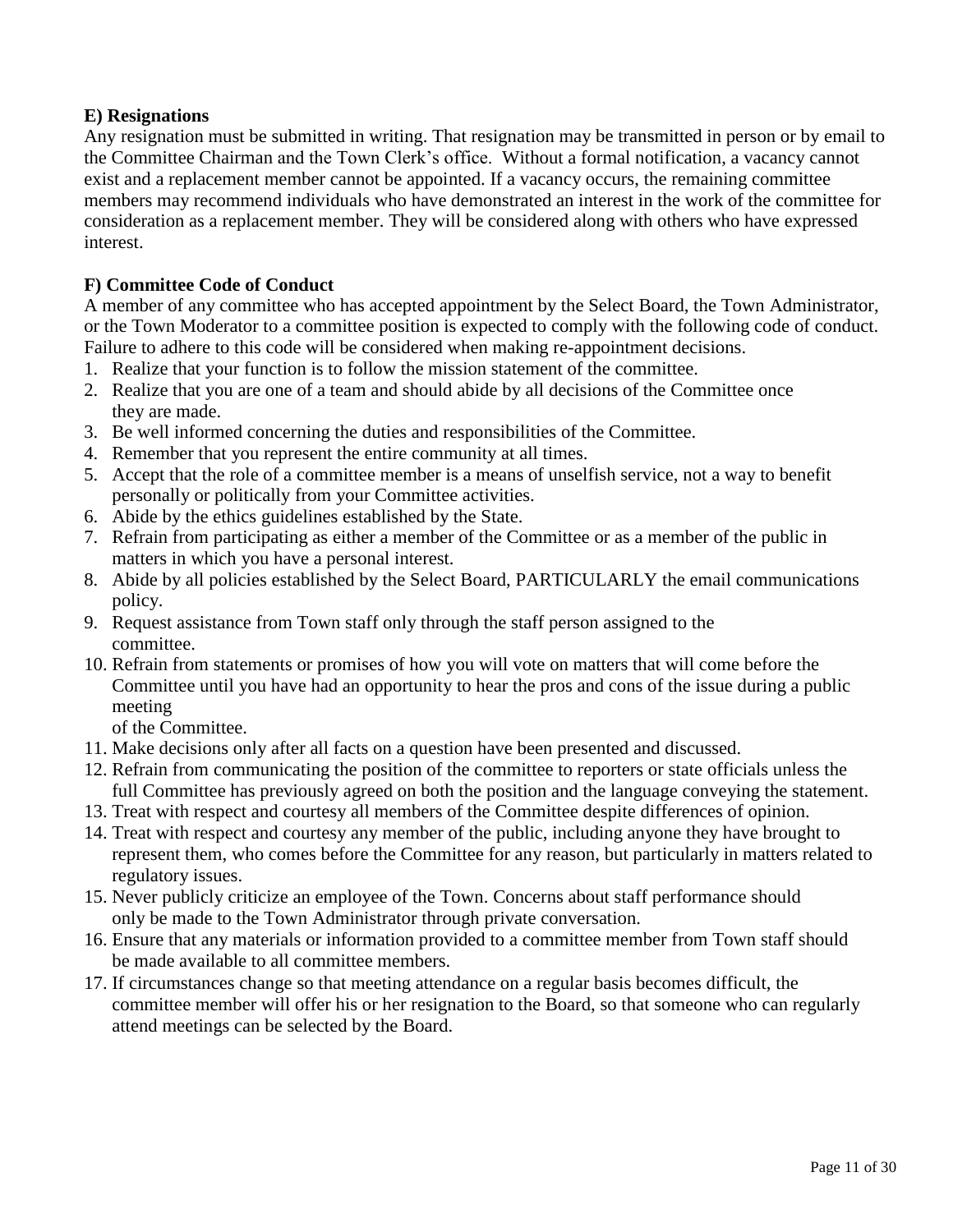Additional suggestions to improve committee relationships:

- When you are talking with members of the community, learn to listen without making promises or implying action will be taken by committee.
- Advocate at the meeting until a vote is taken, then support the majority view.
- If you have a minority view and want to continue to publicly state it, be sure to identify that it is the minority view, describe the majority view and its rationale and why you disagree.
- Present no public criticism of the overall committee or individual committee members that you don't agree with.
- Honor the past. Try to gain a sense of where the committee has been and what it has tried to do before you begin actively advocating a different path.

# **III. MEETINGS**

Massachusetts General Laws, (MGL) Chap. 30A, Sections 18-25 is included in this booklet for your information (See Appendix A). Commonly called the sunshine law, it specifies the parameters of the public notice of meetings.

#### **A) Location**

Every committee should establish a regular meeting schedule to suit the needs and convenience of the members; however, they must be scheduled for public locations, and some coordination with other boards and committees for meeting space may be necessary. Space is available in the Town Hall. Meetings in Town Hall must be scheduled with the Select Board's Office by calling 781-270-1600.

#### **B) Posting of Meetings**

Except in cases of emergency, a public body must provide the public with notice of its meeting 48 hours in advance, excluding Saturdays, Sundays, and holidays. Notice of emergency meetings must be posted as soon as reasonably possible prior to the meeting. The threshold for an emergency meeting is high. It must be a threat to public health or safety in most situations. Please contact the Town Administrator's Office or Town Clerk for advice prior to holding a meeting under these circumstances. Notices must be posted in a manner that is accessible to disabled persons to the extent required by federal and state law.

Please see the attached sample of a meeting notice (Appendix A) that is be used when posting meetings with the Town Clerk. This form is available electronically and all notices should be e-mailed to the Town Clerk as it eases our posting capabilities. The email for all meeting postings is [meetings@burlington.org.](mailto:meetings@burlmass.org) Please remember that if a posting is made well in advance of a meeting, an agenda will need to follow for posting purposes. For example, many boards and committees post their meetings for an entire year by stating that a board will meet every first Monday of a month. If that is done, an agenda still needs to be posted as well 48 hours in advance for the meeting to be legal. A sample agenda is attached to this memorandum. We ask that you give more notice than the 48 hours required as the Town Clerk's office must comply with a proper posting. The 48 hours only starts when the Town Clerk gets to post the meeting. If you are meeting on Wednesday night at 7:00 pm and you e-mail an agenda or posting to the Town Clerk on Monday evening at 6:59 pm, that posting will not get handled by the Monday 7:00 pm requirement which would make a Wednesday 7:00 pm meeting illegal. Please give enough lead time to the Town Clerk's office.

#### **C) Minutes**

Public bodies are required to create and maintain accurate minutes of all meetings, including executive sessions. Meeting minutes are required within 30 days after the meeting, by Town Bylaw. The minutes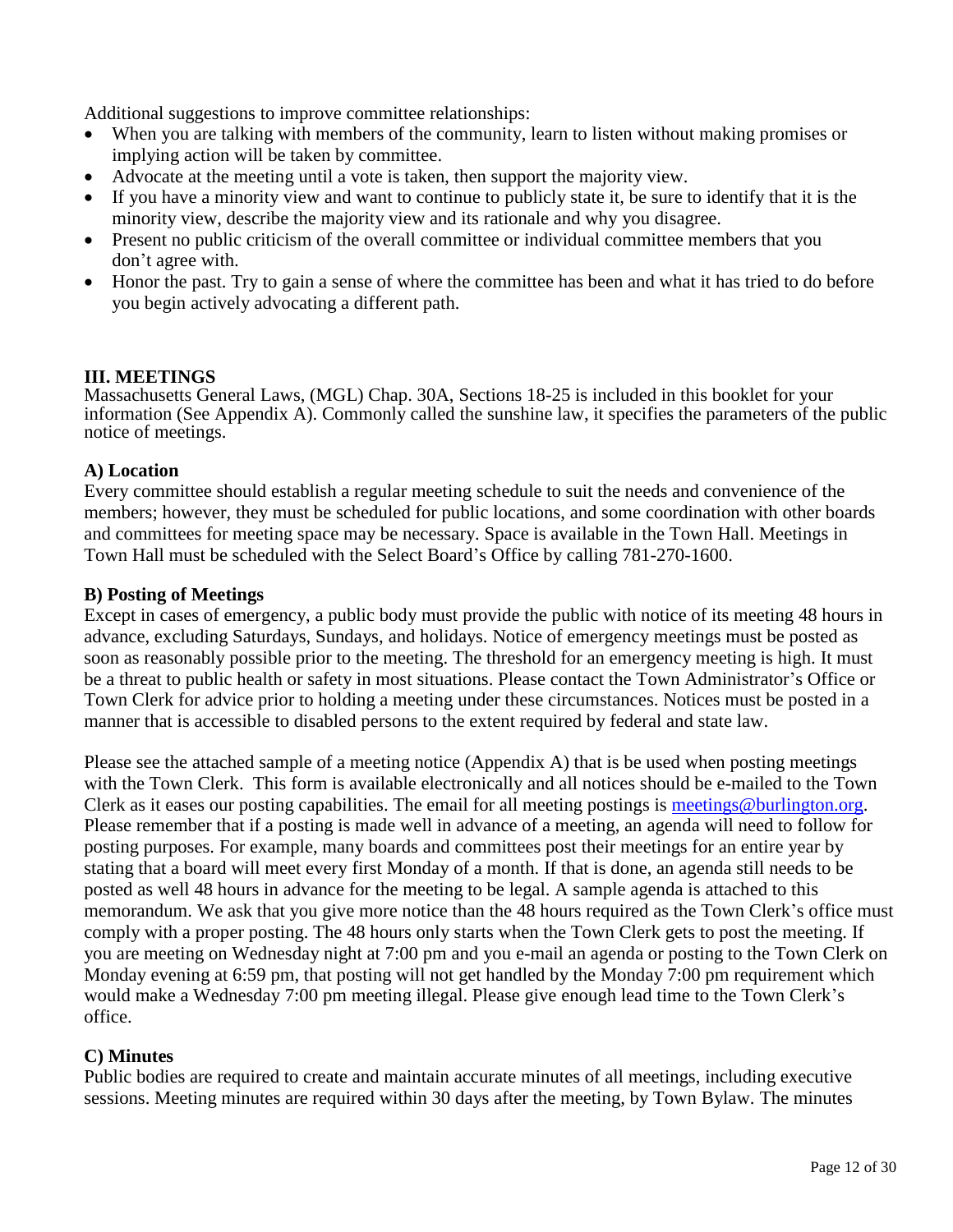must state the date, time and place of the meeting, a list of the members present or absent, and the decisions made and actions taken including a record of all votes. While the minutes must also include a summary of the discussions on each subject, a transcript is not required. No vote taken by a public body, either in an open or in an executive session, shall be by secret ballot. All votes taken in executive session must be by roll call and the results recorded in the minutes. In addition, the minutes must include a list of the documents and other exhibits used at the meeting. While public bodies are required to retain these records in accordance with records retention laws, the documents and exhibits listed in the minutes need not be physically stored with the minutes.

The minutes, documents, and exhibits are public records, a permanent record and a part of the official record of the meeting. Whether records are subject to disclosure under the Open Meeting Law will depend on whether the records are from an open session or an executive session.

It is required that "documents and other exhibits, such as photographs, recordings or maps, used by the body at a meeting, along with the minutes, be part of the official record of the session." Minutes are not allowed to be disposed of ever. If a subdivision is reviewed in 10 consecutive meetings, then copies of each iteration of those documents must be kept in a file. The minutes must include a list of the documents and other exhibits used at the meeting. While public bodies are required to retain these records in accordance with records retention laws, the documents and exhibits listed in the minutes need not be physically stored with the minutes.

# **In Summary:**

A written record of all meetings is required by law and immediately becomes part of the public record. It must contain:

- 1. Date, time and place of meeting;
- 2. Names of members present or absent;
- 3. A record of all votes;
- 4. A record of any vote to enter an executive session and the reason;
- 5. A summary of the discussions.

Minutes should be approved by the members at the next regularly scheduled meeting. After approval, all minutes should be maintained in a permanent file and copies forwarded to:

Town Clerk and any other Town committee impacted by a decision.

If a tape recorder is used during meetings, that taped record is also part of the public record until formal minutes are adopted. The tapes can then be disposed of or reused.

# **D) Meetings and Deliberations**

The Open Meeting Law (OML) defines deliberation as "an oral or written communication through any medium, including electronic mail, between or among a quorum of a public body on any public business within its jurisdiction." Distributing a meeting agenda, scheduling or procedural information, or reports or documents that may be discussed at the meeting will not constitute deliberation, so long as the material does not express the opinion of a member of the public body. E-mail exchanges between or among a quorum of members of a public body discussing matters within the body's jurisdiction may constitute deliberation, even where the sender of the email does not ask for a response from the recipients.

To be a deliberation, the communication must involve a quorum of the public body. A quorum is usually a majority of the members of a public body. Thus, a communication among less than a quorum of the members of a public body will not be a deliberation, unless there are multiple communications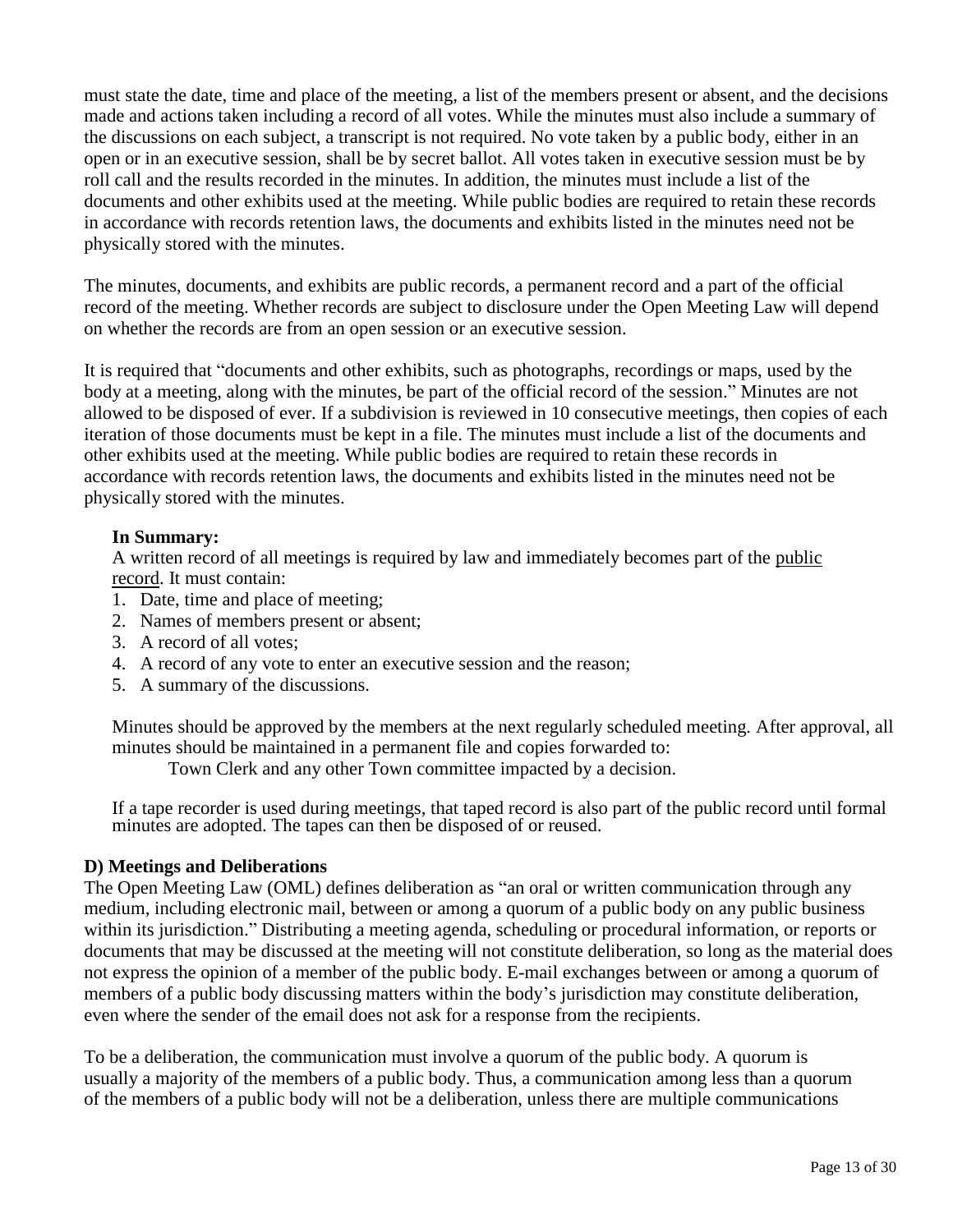among the members of the public body that would together be a communication among a quorum of members. Courts have held that the Open Meeting Law applies when members of a public body communicate in a manner that seeks to evade the application of the law.

Thus, in some circumstances, communications between two members of a public body, when taken together with other communications, may be a deliberation.

There are five exceptions to the definition of a meeting under the Open Meeting Law.

1. Members of a public body may conduct an onsite inspection of a project or program; however, they cannot deliberate at such gatherings;

2. Members of a public body may attend a conference, training program or event; however, they cannot deliberate at such gatherings;

3. Members of a public body may attend a meeting of another public body provided that they communicate only by open participation; however, they cannot deliberate at such gatherings;

4. Meetings of quasi-judicial boards or commissions held solely to make decisions in an adjudicatory proceeding are not subject to the Open Meeting Law; and,

5. Town Meetings are not subject to the Open Meeting Law.

# **E) Public Participation**

Under the OML, the public is permitted to attend meetings of public bodies but is excluded from an executive session that is called for a valid purpose listed in the law. Any member of the public also has a right to make an audio or video recording of an open session of a public meeting. A member of the public who wishes to record a meeting must first notify the chair and must comply with reasonable requirements regarding audio or video equipment established by the chair so as not to interfere with the meeting. The chair is required to inform other attendees of such recording at the beginning of the meeting.

While the public is permitted to attend an open meeting, an individual may not address the public body without permission of the chair. An individual is not permitted to disrupt a meeting of a public body, and at the request of the chair, all members of the public shall be silent. If after clear warning a person continues to be disruptive, the chair may order the person to leave the meeting, and if the person does not leave, the chair may authorize a police officer to remove the person.

#### **F) Staff Support**

Minutes of meetings and mailings are usually done by the clerk of the committee. Some committees have their member's take turns taking minutes so that one member is not overly taxed with the responsibility. Copiers are at your disposal for Town use at Town Hall.

Some committees may have paid employees working for that committee. All appointments of such personnel must be made by the Town Administrator. Committees appointed by the Select Board do not have the power of appointment. Please contact the Town Administrator on all matters relating to personnel.

#### **G) Public Hearings**

If you serve on the Select Board, Planning Board, Zoning Board of Appeals, Conservation Commission, Historical Commission, or the Board of Health, occasionally you will be required to hold a public hearing in accordance with Massachusetts General Laws. Hearings are held for the purpose of gathering information from which your board or committee can draw a conclusion. Written notices, the initiation of the hearing, and the written conclusions of a hearing may have strict legal time limitations that vary with the nature of the hearing and the Board. Several procedures are common to all hearings.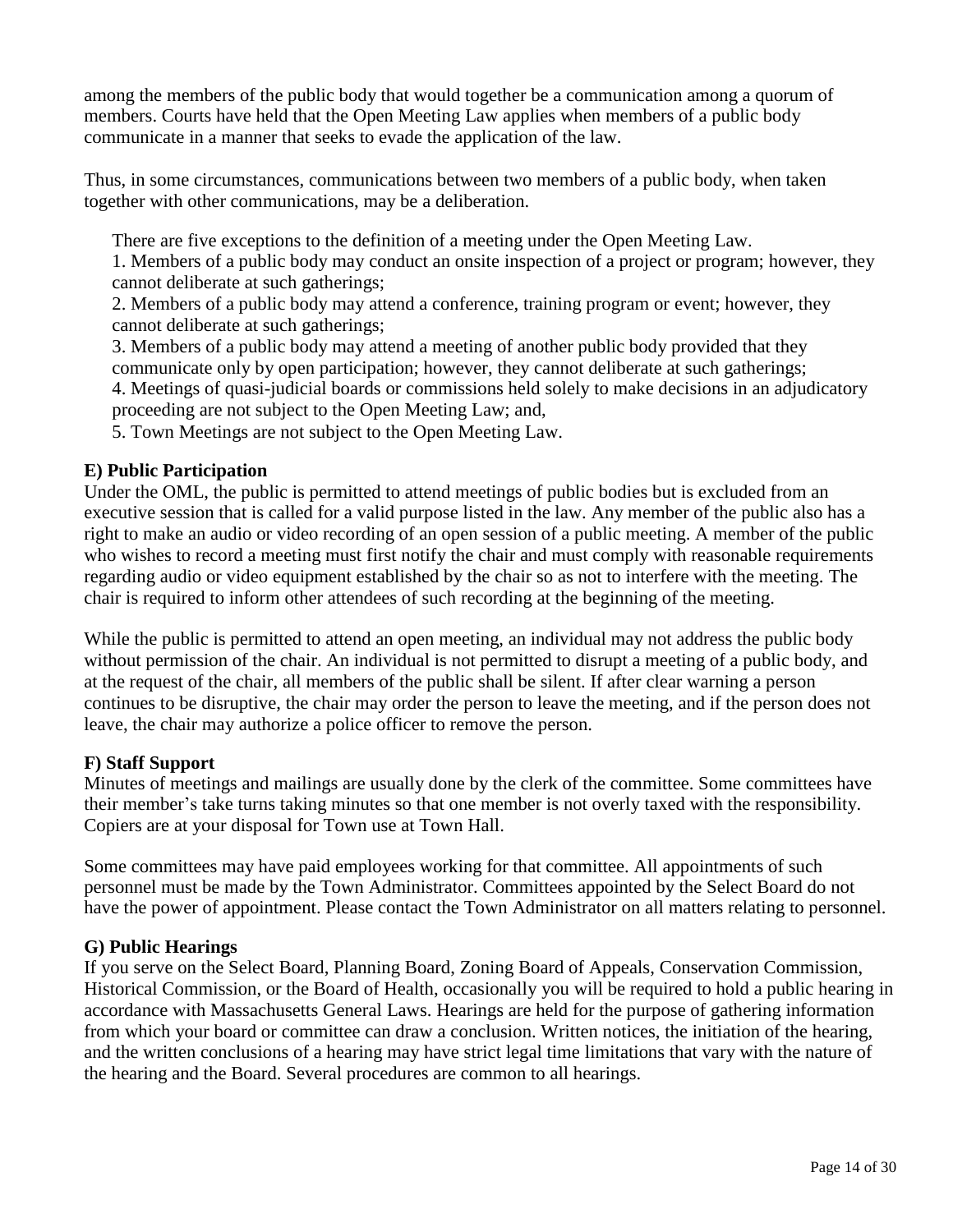The Chairman or other designated person should run the hearing and state the guidelines and time allowances—if restricted—**before** any testimony is given. All questions should be directed to the chair who in turn may ask for a response from the floor. We suggest that each board/committee develop written guidelines that:

- 1. Ground rules, time limits, directing all questions to chair, etc. are set;
- 2. During deliberations, findings of fact are noted;
- 3. Decision is written using notes of discussion, fact and findings;
- 4. Decision is filed in appropriate places.

A sample format for the hearing is as follows:

- 1. Open Public Hearing
- 2. The Chairman will announce the nature and purpose of the hearing, identify the particular matter, and recite the notice given.
- 3. Order of Presentation
	- a. Presentation by Proposer
	- b. Receipt of recommendations from any Town agency or officer
	- c. Questions from Board Members
	- d. Statements by members of the public
- 4. Close Public Hearing
- 5. Deliberate on Findings and Merit
- 6. Entertain Motions to render a decision or take the matter under advisement, announcing the intended date of decision.

An important aspect of the hearing process is that a decision must be based on the testimony and evidence submitted at the hearing or if written, entered into the record at the hearing. The decision must be based on facts and cannot be arbitrary. Hearsay and emotions are not evidential and should not impact the final decision.

A board member serving on a hearing panel must be neutral without having formed an opinion in advance. The purpose of the hearing is to determine all facts. Once fact finding is complete, the board can begin to develop a basis for an opinion based on those facts that have been identified and outlined. Any board member who is pre-disposed to a decision must consider recusing himself or herself from the hearing.

#### **H) Executive Session**

Deliberations and votes held in private, commonly called executive session are allowed under strict circumstances outlined in the Open Meeting Law (See Appendix B). Executive sessions may only be held after convening in an open public session.

Executive sessions are allowed for discussions and negotiations of a land purchase; union negotiations; deployment of security measures, personnel or equipment; and certain actions concerning employees. A regular job performance review is not a reason for executive session, however, an executive session may be held if the nature of the discussion concerns the health and mental competence of an employee. If an employee is involved in any matter proposed for executive session, your board must be extremely careful that the rights of that person are not violated. Personal rights include advance notification and the right to have an attorney present. If your board considers such action concerning an individual, the Town Administrator must be consulted prior to the session.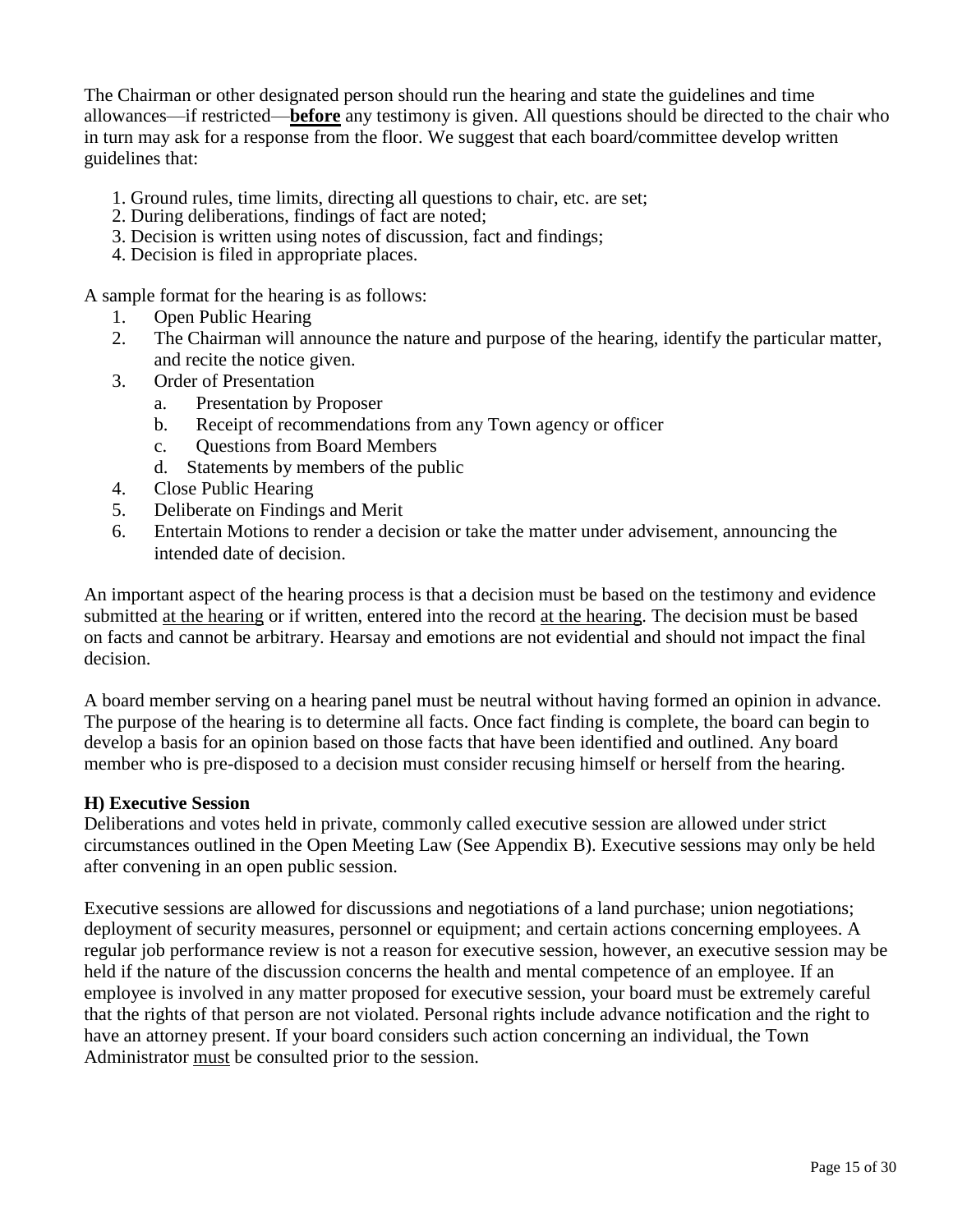# **EXECUTIVE SESSION CHECKLIST**

- $\Box$  1. A quorum is present.
	- 2. The meeting is convened in open session and:
	- A. notice and posting of the meeting was given, or
	- B. the meeting is an emergency meeting.
- $\Box$  3. A roll call vote is taken to go into executive session.
- $\Box$  4. After the executive session the meeting:
	- A. will reconvene, or
	- B. will not reconvene.
- $\Box$  5. The purpose or purposes of this executive session is/are:
	- $\Box$  A. To deliberate upon matters involving an individual where the individual involved has been notified in writing of the meeting and has not requested on open meeting, and regarding:
		- 1) The reputation and character of the individual.
		- 2) The physical condition and mental health of the individual.
		- 3) The discipline or dismissal of a public officer, employee,
		- staff member or individual.
		- 4) A complaint or charge brought against a public officer, employee, staff member or individual.
	- $\Box$  B. To deliberate upon matters which, if done in open meeting could detrimentally affect the position of
		- the Town, and regarding:
		- 1) Collective bargaining.
		- 2) Strategy with respect to collective bargaining.
		- 3) Strategy with respect to litigation.
		- 4) The purchase, exchange, lease, or value of real property.
	- $\Box$  C. To deliberate matters regarding:
		- 1) The deployment of security personnel or devices.
		- 2) Allegations of criminal misconduct.
	- $\Box$  D. To comply with provisions of a General Law or special law or Federal Grant-in-Aid requirement, the specific law being:
	- $\Box$  E. To consider and interview preliminary applicant(s) for employment.
	- $\Box$  F. To meet or confer with a mediator with respect to any litigation or decision on any public business involving another party, group, or body.

For any questions relative to executive session, please consult the Town Administrator.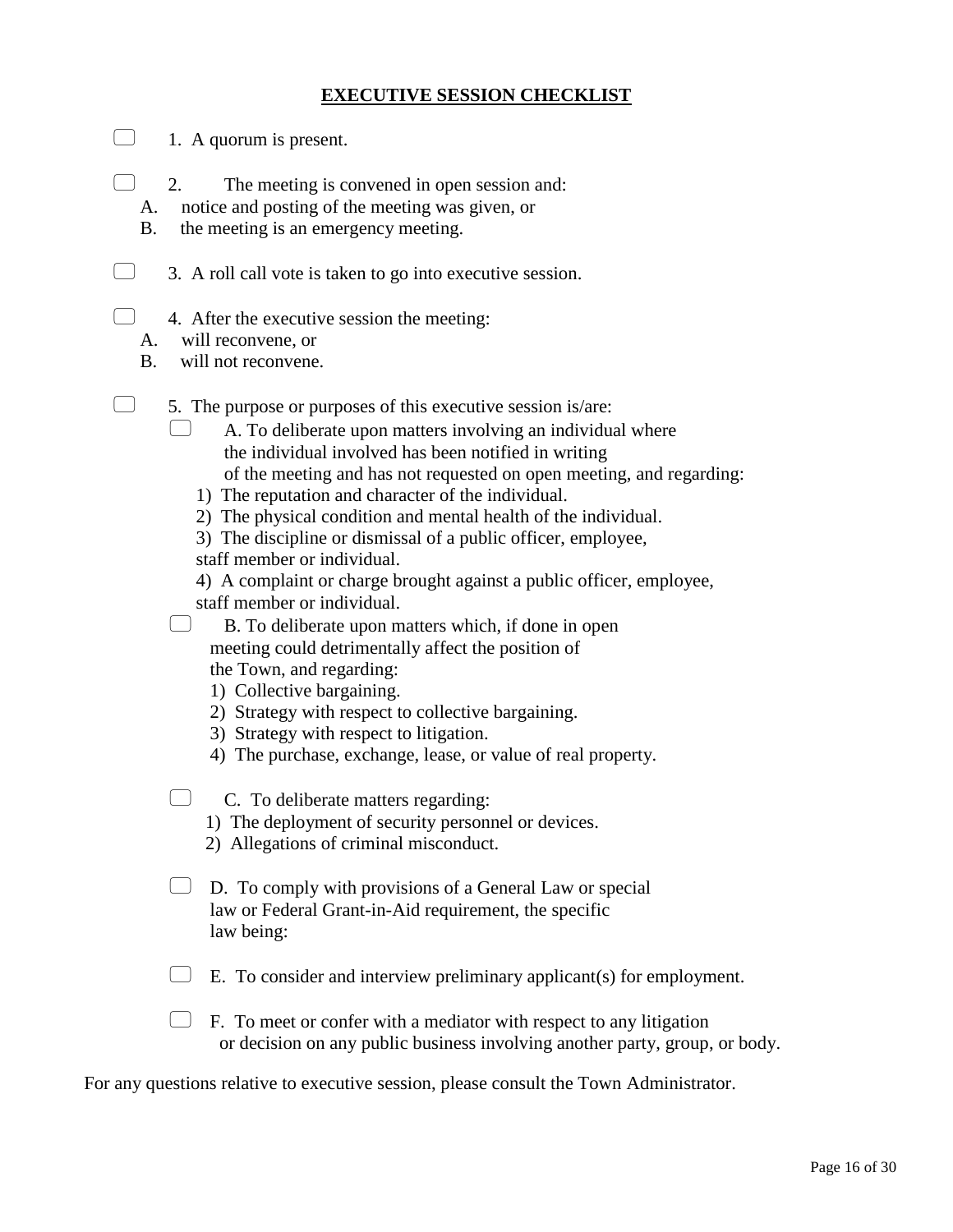# **I) Checklist for Chairs and Board/Committee Members**

- $\Box$  Meeting Notice must be posted at least 48 hours prior to the meeting, excluding Saturdays, Sundays, and legal holidays.
- $\Box$  In emergency situations, the 48-hour notice period may be waived; however, every effort should be made to update the Meeting Notice whenever possible. The threshold for an emergency meeting is high. It must be a threat to public health or safety in most situations. Please contact the Town Administrator's Office or Town Clerk for advice prior to holding a meeting under these circumstances.
- $\Box$  Notice must eventually include the agenda for the meeting and any other matters that the Chair reasonably believes will be discussed at the meeting. Please see the attached sample agenda. The agenda should include the phrase *"This agenda is subject to change."* The agenda may be added at a future date as long as it meets the 48-hour requirement.
- $\Box$  The Chair must announce at the beginning of each meeting if the meeting is being tape-recorded or video-taped by either the Board/Committee or a member of the audience.
- $\Box$  All exhibits presented at the meeting are public records and they become part of the record for the hearing.
- $\Box$  Meeting minutes must reflect all actions taken by the Board/Committee.
- $\Box$  Meeting minutes must include exhibits presented at the meeting.
- $\Box$  Minutes must be filed properly with the Town Clerk for permanent holding.
- $\Box$  Executive Sessions may only be held in accordance with the exceptions found in the Law (see attached). The Chair must announce all subjects that may be revealed during the executive session and whether the Board/Commission will reconvene in public at the close of the executive session.
- $\Box$  Emails are likely to lead to deliberations outside of a public meeting. Emails should therefore be utilized only to distribute meeting materials and to convey logistical meeting information.

# **IV. FINANCIAL MATTERS AND YOUR COMMITTEE**

#### **A) Budget**

Each year the Town prepares an operating budget to be presented at the Annual Town Meeting. You may be required to submit budget documentation to the Town Administrator prior. If your committee or board has financial needs or wishes to discuss capital items, please contact the Town Administrator's Office.

# **B) Submission' of Bills**

All requests for payment of bills must be given to the TOWN ACCOUNTANT. There are very strict laws, regulations, and guidelines for collecting, accounting for, and expending public money. It is also in the best interest of the Town that we maximize our Financial Resources. Your committee may have an administrative budget voted at Town Meeting; otherwise you will have to seek funds for any goods or services through the Town Administrator. Large expenditures for goods or programs will have to be voted upon at Town Meeting, and in many instances competitive bidding is required by law. Committees will need guidance from the Town Administrator's Office on the proper bidding format.

# **C) Turning in Receipts**

If your board or committee charges a fee for any of its services or programs, that money must be kept in a secure place and then turned over to the Town Treasurer, with a duplicate accounting of the receipts given to the Town Accountant. To eliminate security problems and facilitate a positive cash flow, plan to turn in the money whenever the amount exceeds \$100.00. For check protection, they all should be stamped **"For Deposit Only."** Please keep in mind that unauthorized expenditures of public money for goods or services is illegal.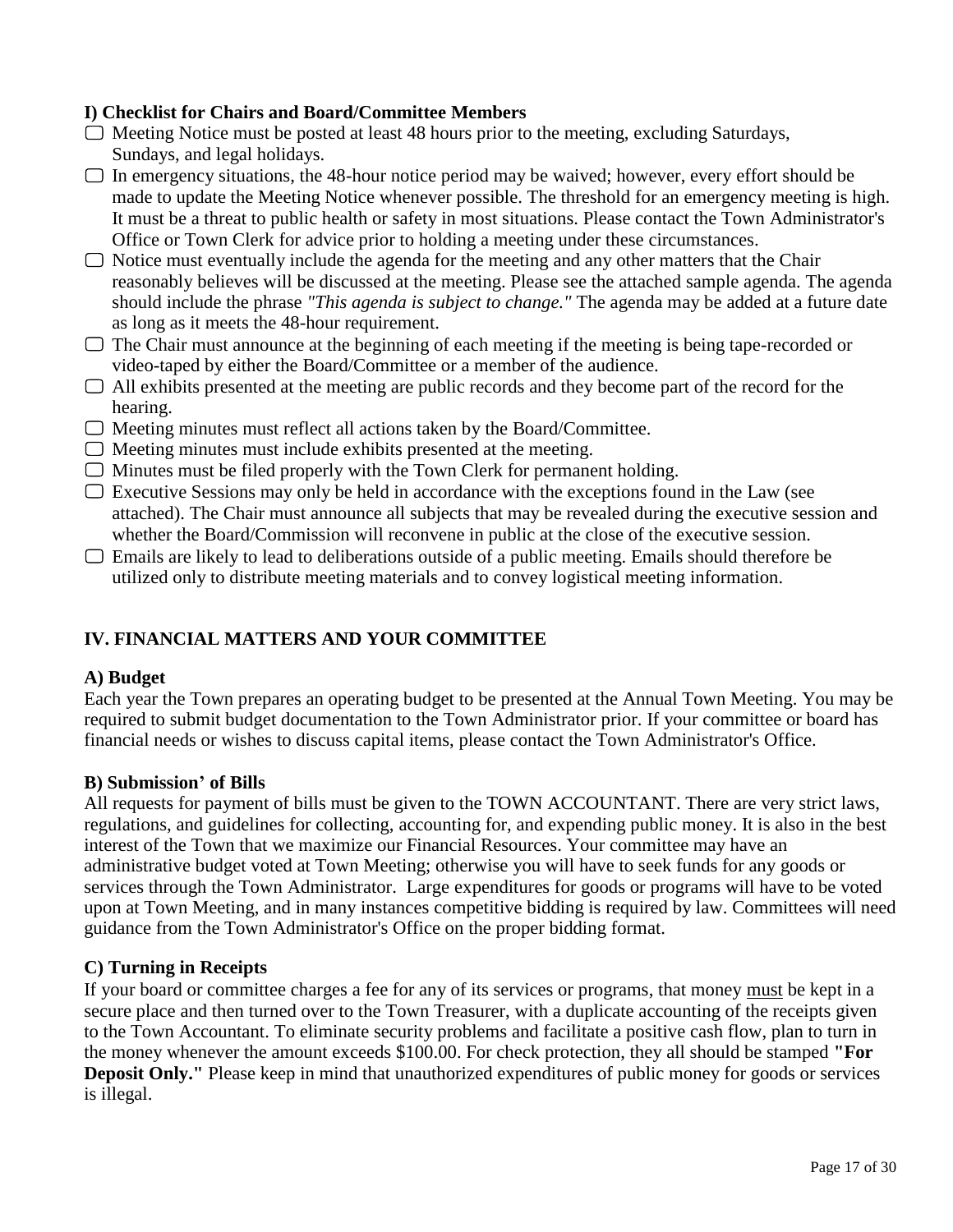# V. **CONDUCT OF PUBLIC OFFICIALS**

#### **A) Conflict of Interest Law**

In addition to the Open Meeting Law, the conduct of public officials is subject to the Conflict of Interest Law. The State Ethics Commission maintains a website which details all aspects of the Law. That site may be accessed at [http://www.mass.gov/ethics/.](http://www.mass.gov/ethics/) If you have a doubt about a conflict, please consult with the Town Clerk who will relay the question to Town Counsel if warranted.

The Conflict of Interest Law was enacted in 1962 and the ethical conduct of public officials is now governed by this law. The Ethics Commission has ruled that the law applies to **all public officials paid or unpaid**. It also regulates the activities of public officials after their term of service is over. Its purpose is to ensure that the private interest of any individual does not conflict with the best interest of the community.

# **Introduction to the Conflict of Interest Law for Public Officials and Public Employees**

Chapter 268A of the General Laws governs your conduct as a public official or employee. Below are some of the general rules that you must follow. You could face civil and criminal penalties if you take a prohibited action. Many aspects of the law are complicated and there are often exemptions to the general rules. We encourage you to seek legal advice from the Commission or legal counsel regarding how the law would apply in a particular situation. See Appendix D for a more detailed summary.

#### **In general:**

- You may *not* ask for or accept *anything* (regardless of its value), if it is offered in exchange for your agreement to perform or not perform an official act.
- You may *not* ask for or accept anything worth \$50 or more from anyone with whom you have official dealings. Examples of regulated "gifts" include: sports tickets, costs of drinks and meals, travel expenses, conference fees, gifts of appreciation, entertainment expenses, free use of vacation homes and complimentary tickets to charitable events. *If a prohibited gift is offered:* you may refuse or return it; you may donate it to a non-profit organization, provided you do not take the tax writeoff; you may pay the giver the full value of the gift; or, in the case of certain types of gifts, it may be considered "a gift to your public employer," provided it remains in the office and does not ever go home with you. You may not accept honoraria for a speech that is in any way related to your official duties, unless you are a state legislator.
- You may *not* hire, promote, supervise, or otherwise participate in the employment of your immediate family or your spouse's immediate family.
- You may *not* take any type of official action which will affect the financial interests of your immediate family or your spouse's immediate family. For instance, you may not participate in licensing or inspection processes involving a family member's business.
- You may *not* take any official action affecting your own financial interest, or the financial interest of a business partner, private employer, or any organization for which you serve as an officer, director or trustee. For instance: you may not take any official action regarding an "after hours" employer, or its geographic competitors; you may not participate in licensing, inspection, zoning or other issues that affect a company you own, or its competitors; if you serve on the Board of a non-profit organization, you may not take any official action which would impact that organization, or its competitors.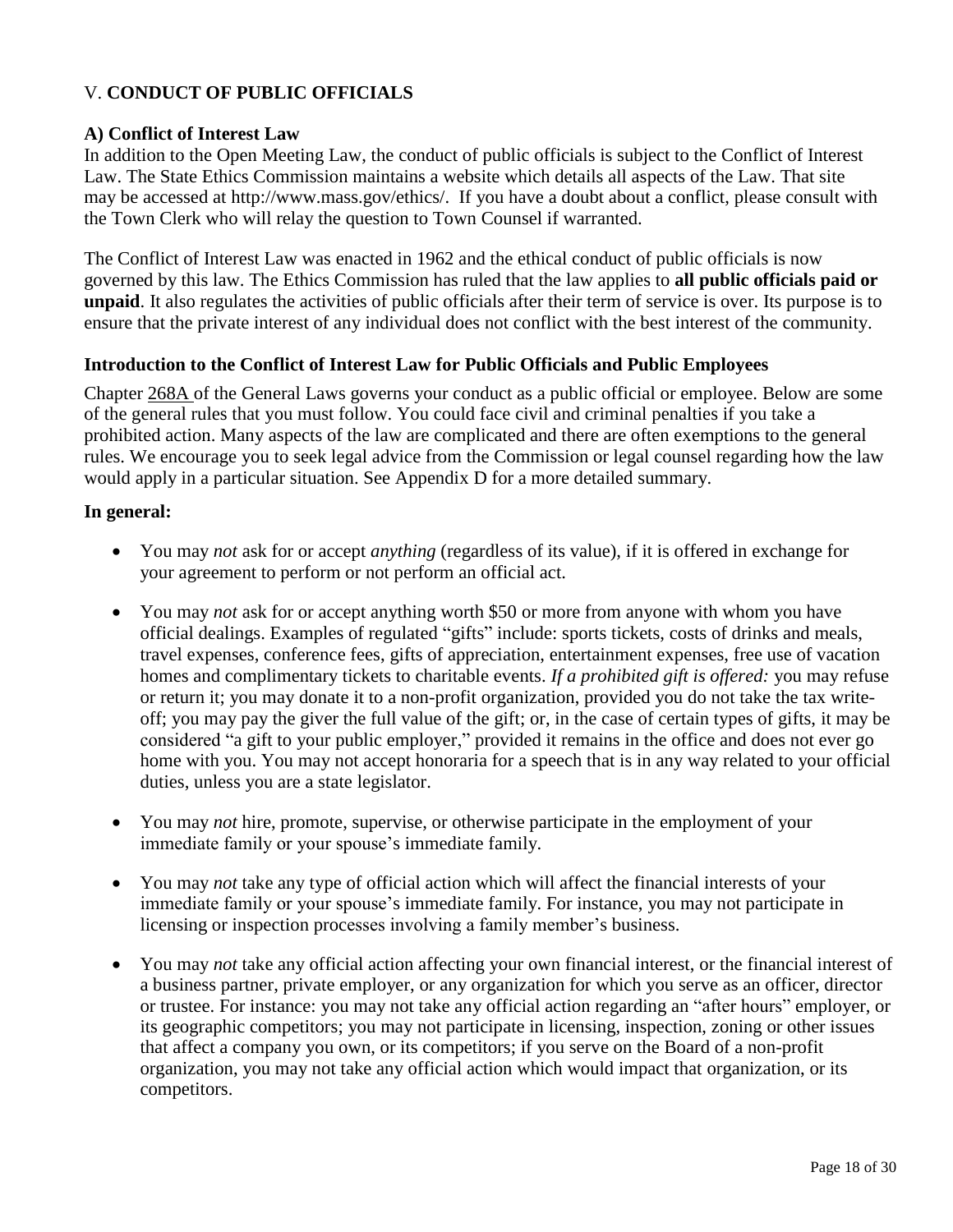- Unless you qualify for an exemption, you may *not* have more than one job with the same municipality or county, or more than one job with the state.
- Except under special circumstances, you may *not* have a financial interest in a contract with your public employer. For instance: if you are a Town employee, a company you own may not be a vendor to that Town unless you meet specific criteria, the contract is awarded by a bid process, and you publicly disclose your financial interest.
- You may *not* represent anyone but your public employer in any matter in which your public employer has an interest. For instance, you may not contact other government agencies on behalf of a company, an association, a friend, or even a charitable organization.
- You may not *ever* disclose confidential information, data, or material which you gained or learned as a public employee.
- Unless you make a proper, public disclosure—including all the relevant facts—you may *not* take any action that could create an appearance of impropriety, or could cause an impartial observer to believe your official actions are tainted with bias or favoritism.
- You may *not* use your official position to obtain unwarranted privileges, or any type of special treatment, for yourself or anyone else. For instance: you may not approach your subordinates, vendors whose contracts you oversee, or people who are subject to your official authority to propose private business dealings.
- You may *not* use public resources for political or private purposes. Examples of "public resources" include: office computers, phones, fax machines, postage machines, copiers, official cars, staff time, sick time, uniforms, and official seals.
- You may *not,* after leaving public service, take a job involving public contracts or any other particular matter in which you participated as a public employee.

# **B) Financial Conflicts**

The law assumes that objectivity and integrity could be compromised if you act on matters in which you have a financial interest. Any "particular matter" that comes before a committee or board in which a business partner or family member is associated should be regarded as a potential conflict, and the committee member is encouraged to leave the meeting during any discussion and subsequent vote that follows. A "particular matter" includes almost any proceeding, application, decision, special permit, or other determination of the committee or board. If in doubt, consult with the Town Clerk or Town Administrator. Special rules may be applicable.

#### **C) Misuse of Position**

No unwarranted privilege should be sought or used if the reasons for the privilege or offer come as a result of serving in an official Town capacity. In addition, no Town equipment or facilities should be used for a personal gain.

#### **D) Revolving Door Restrictions**

Using friendships, associations, or confidential information obtained or formed while serving in local government to obtain special consideration or privilege after leaving the office or appointed position is prohibited.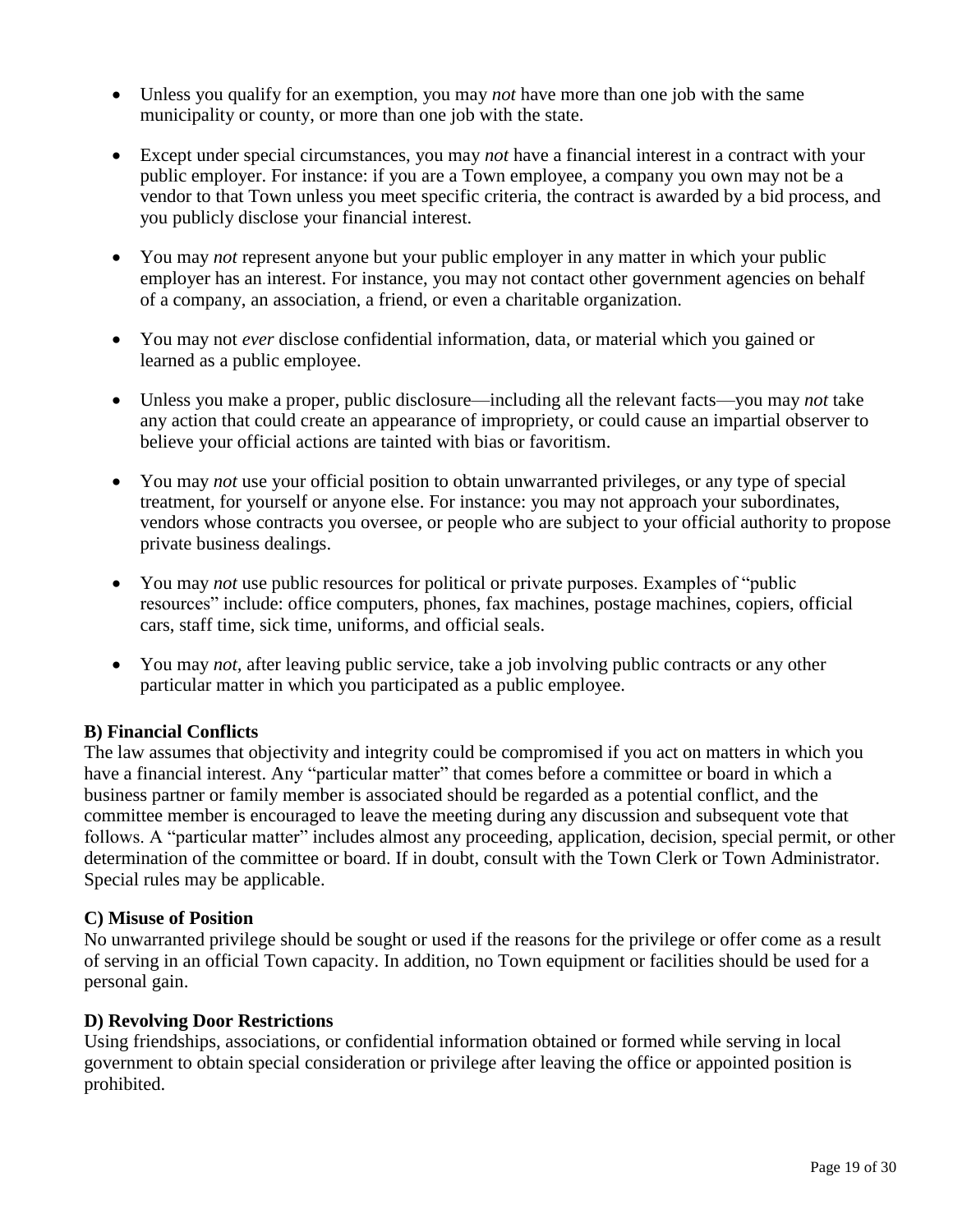#### **VI. Annual Local Government Calendar**

#### **Financial and Budgeting Deadlines – input from accounting needed for this.**

**Annual Town Election –** early April

**Town Meetings are held 3 times a year, starting on:** Fourth Monday in January Second Monday in May Fourth Monday in September

#### **Articles (General) for the Warrant are due 45 days prior to each Town Meeting. Zoning Articles are due 120 days prior to each Town Meeting.**

#### **Regularly Scheduled Board Meetings**

Select Board (2nd  $& 4<sup>th</sup>$  Monday – 7 pm TH Main Meeting Room)

School Committee ( $2<sup>nd</sup>$  &  $4<sup>th</sup>$  Tuesday – 7:30 pm Burlington High School, School Comm Rm)

Planning Board ( $1<sup>st</sup> \& 3<sup>rd</sup> Thursday – 7:30 pm TH Main Meeting Room)$ 

Conservation Commission ( $2<sup>nd</sup>$  &  $4<sup>th</sup>$  Thursday – 7 pm TH Main Meeting Room)

Board of Appeals ( $1<sup>st</sup> \& 3<sup>rd</sup> Tuesday - 7:30 pm TH Main Meeting Room)$ )

Board of Assessors (last Thursday – 6 pm Assessors' Office)

Board of Library Trustees ( $2<sup>nd</sup> Thursday – 7 pm Library Director's Office$ )

Board of Health ( $2<sup>nd</sup>$  &  $4<sup>th</sup>$  Tuesday – 7 pm TH Main Meeting Room)

Housing Authority ( $1<sup>st</sup> Thursday – 10$  am 15 Birchcrest Street)

Recreation Commission ( $2<sup>nd</sup>$  &  $4<sup>th</sup>$  Monday – 7 pm Burlington High School, School Comm Rm)

Council on Aging  $(2^{nd}$  Wednesday – 10 am Human Services Building, Room 136)

Historical Commission ( $3<sup>rd</sup>$  Wednesday – 7 pm TH Annex, Basement)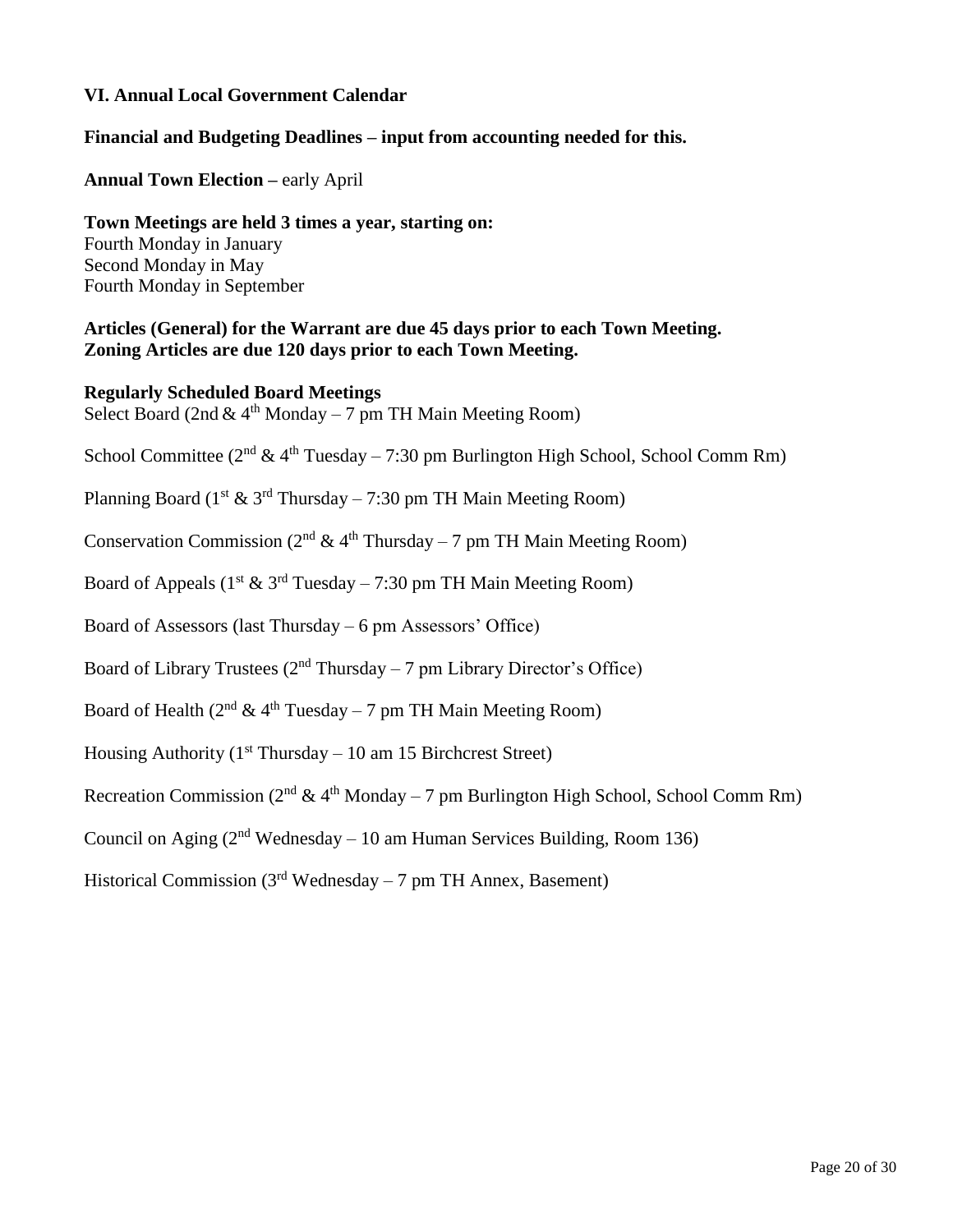# APPENDIX A –Sample Meeting Notice and Agenda

|              | <b>TOWN OF BURLINGTON</b>                                                                                                                                       |  |  |  |
|--------------|-----------------------------------------------------------------------------------------------------------------------------------------------------------------|--|--|--|
|              |                                                                                                                                                                 |  |  |  |
|              | <b>Meeting Posting</b>                                                                                                                                          |  |  |  |
|              | Email Posting to <b>meetings@burlington.org</b> or Bring to the Clerks Office. Thank you<br>Notice of Public Meeting - (As required by G.L. c. 30 A, c. §18-25) |  |  |  |
| DEPT./BOARD: |                                                                                                                                                                 |  |  |  |
| DATE:        |                                                                                                                                                                 |  |  |  |
| TIME:        |                                                                                                                                                                 |  |  |  |
| PLACE:       |                                                                                                                                                                 |  |  |  |
|              |                                                                                                                                                                 |  |  |  |
|              | <b>AGENDA</b>                                                                                                                                                   |  |  |  |
|              |                                                                                                                                                                 |  |  |  |
|              |                                                                                                                                                                 |  |  |  |
|              |                                                                                                                                                                 |  |  |  |
|              |                                                                                                                                                                 |  |  |  |
|              |                                                                                                                                                                 |  |  |  |
|              |                                                                                                                                                                 |  |  |  |
|              |                                                                                                                                                                 |  |  |  |
|              |                                                                                                                                                                 |  |  |  |
|              |                                                                                                                                                                 |  |  |  |
|              |                                                                                                                                                                 |  |  |  |
|              |                                                                                                                                                                 |  |  |  |
|              |                                                                                                                                                                 |  |  |  |
|              |                                                                                                                                                                 |  |  |  |
|              |                                                                                                                                                                 |  |  |  |
|              |                                                                                                                                                                 |  |  |  |
|              |                                                                                                                                                                 |  |  |  |
|              | 29 CENTER STREET » BURLINGTON, MASSACHUSETTS 01803 » TEL (781) 270-1660 » FAX (781) 238-4692<br>www.burlington.org $\lambda$ clerk@burlington.org               |  |  |  |

I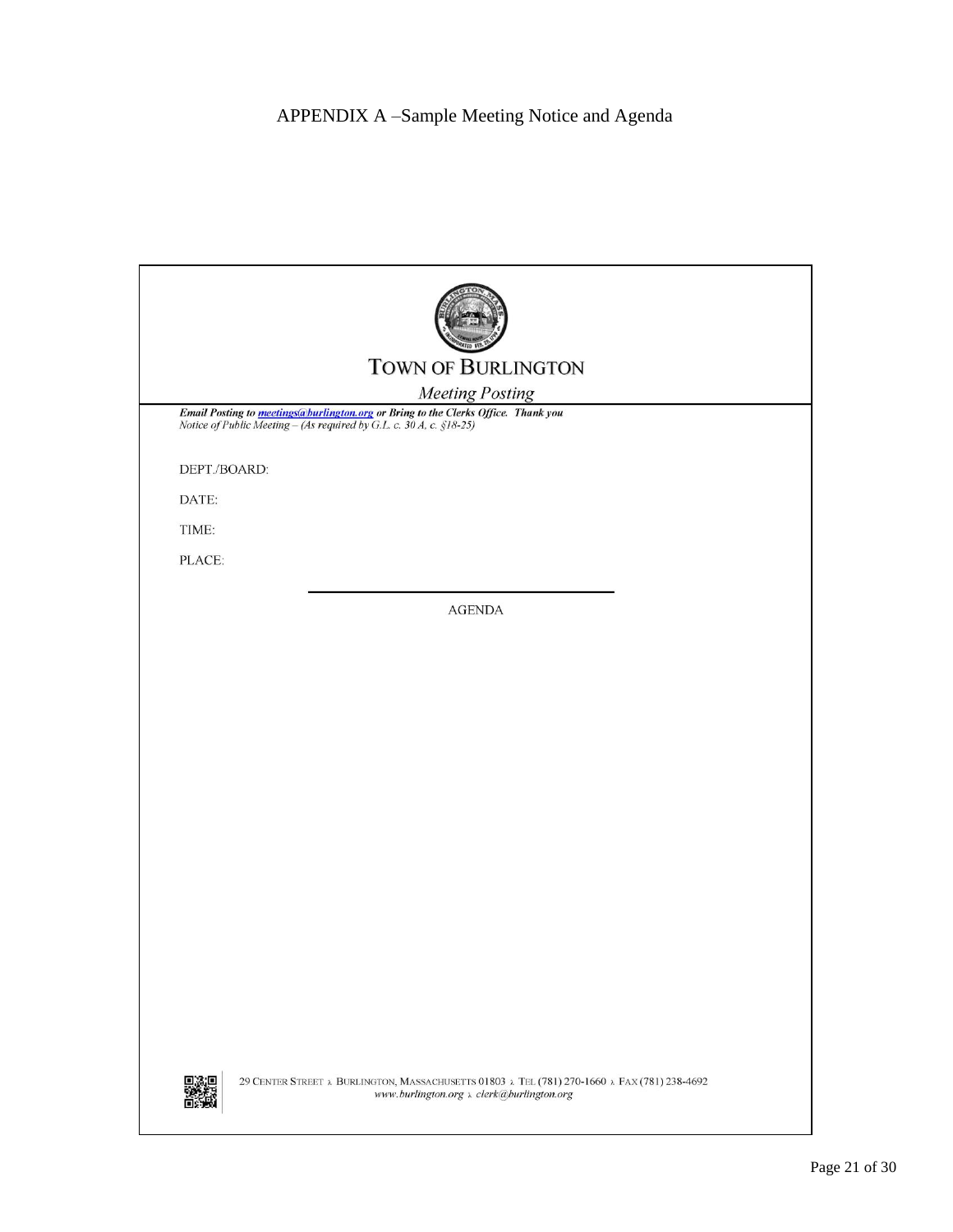Town of Burlington Adopted: August 18, 2003

General Statement: The Town of Burlington is pleased to offer network and electronic resources access to its employees and hopes that it will assist those working in the Town to better serve its constituency. Town employees have an obligation to use their access to the Internet in a responsible and informed way, conforming to network etiquette, customs and courtesies.

The following regulations may be updated from time to time and amended at the discretion of the Select Board.

- 1. The following activities are strictly prohibited:
- a. Any illegal activity, including, but not limited to, the transmission of copyright or trade secret material, the transmission of obscene<sup>1</sup> or threatening material, or the participation in any type of criminal activity.
- b. The transmissions and files related to commercial promotion, product endorsement or political lobbying.
- c. Attempts to violate the computer security systems implemented by the Town of Burlington or other institutions, organizations, companies or individuals.
- d. Software piracy, or the downloading and transferring of software for which the user does not have the proper licensing.
- e. Deliberate destruction or tampering of files, databases or programs.
- f. Misdirection or misappropriation of Town-owned or Town-created files, documents, programs or materials for personal gain.
- g. Misuse of Town-owned equipment, hardware and software for personal business or personal financial gain.
- h. The transmission or disclosure of materials holding a federal security classification as defined in Executive Order 12958, sec. 1.3. is strictly prohibited.
- i. Any activity that can be construed as offensive or causing a hostile work environment.
- 2. E-mail and other on-line services are the property of the Town of Burlington, and should be used for business purposes relative to the Town/Department. Occasional personal use of e-mail and the Internet is permitted. However, misuse of these systems may result in serious disciplinary action by the Town/Department up to and including dismissal. Examples of misuse include, but are not limited to: Disruptive or offensive messages containing sexual implications, racial or gender-specific slurs, or any other comment that offensively addresses someone's age, sexual orientation, religious or political beliefs, national origin or disability. Use of Town Internet services is a privilege, not a right and may be revoked at any time for inappropriate conduct.
- 3. E-mail messages and computer files prepared, displayed, stored and transmitted or received on Town computer systems are public record and are legally discoverable. No right to privacy is to be expected or assumed. Employees should not expect that e-mail messages (even those marked "personal") are private or confidential; confidential information should not be transmitted via electronic means. Where there is a legal necessity, (e.g. the records may be exempt from public records access) to protect the confidentiality of particular information stored or processed on Town computer systems, the employee or designated Town official responsible for the information must make specific arrangements with the

 $\overline{a}$ 

<sup>&</sup>lt;sup>1</sup> The word "obscene" is defined in reference to Massachusetts General Laws chapter 272, section 31 http://www.state.ma.us/legis/laws/mgl/272-31.htm.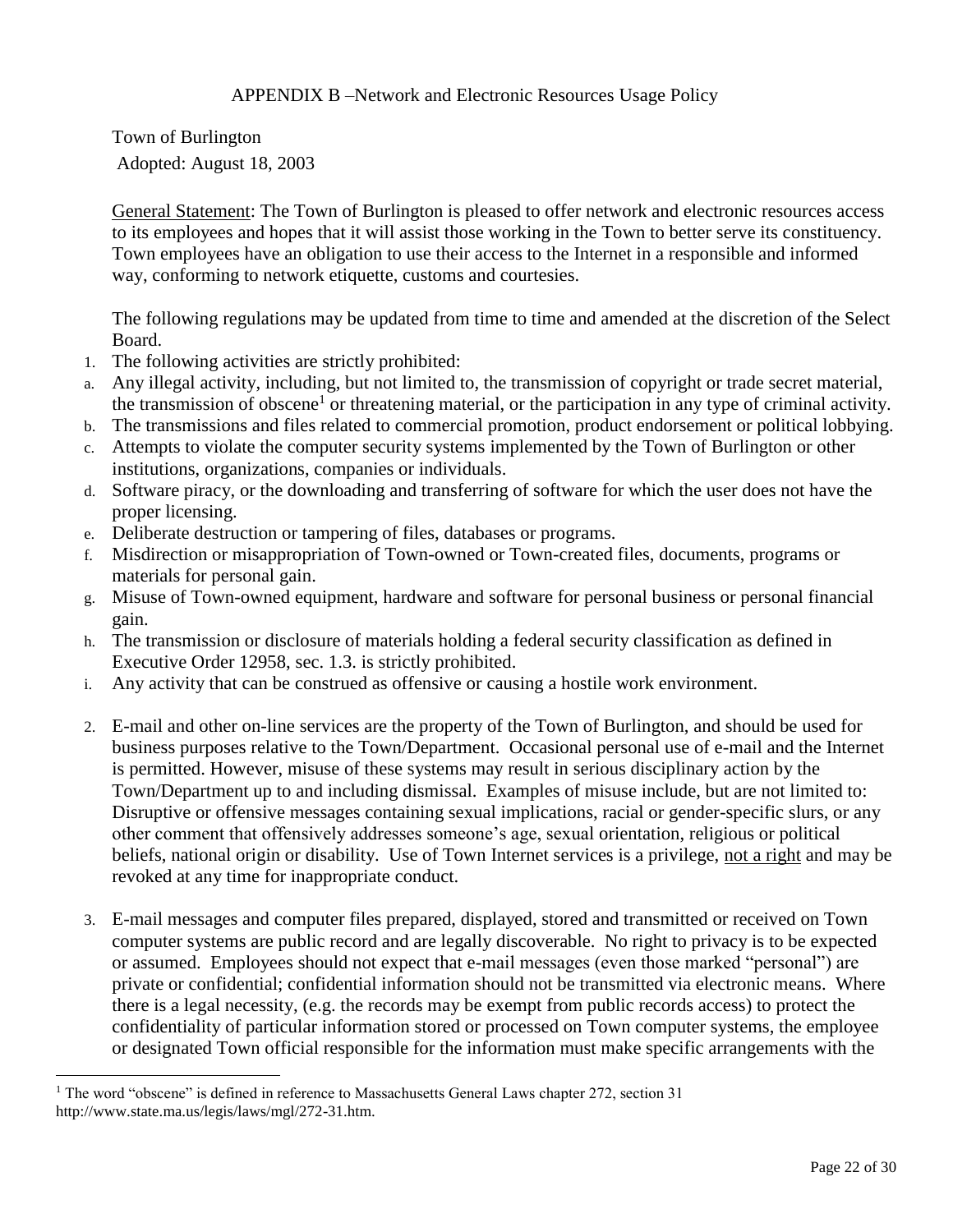Information Systems Manager and strictly adhere to the procedures established to protect the designated information. Employees shall not read e-mail received by another employee when there is no business purpose for doing so. Employees shall not send e-mail or access the Internet under another employee's name without authorization. No employee shall change any portion of a previously sent e-mail message without authorization.

- 4. Use of the Town's system constitutes consent to monitoring of e-mail transmissions and other on-line services and is conditioned upon strict adherence to this policy. The appointing authority may periodically monitor e-mail messages as well as server traffic and Internet use. Reasons for doing so include but are not limited to: System checks, review of employee productivity when employee productivity is called into question by a supervisor or manager, investigations into claims of possible criminal activity, and investigations into claims of inappropriate use of the Town's Internet or on-line services.
- 5. All users are expected to undertake precautions to prevent infection of Town computers by computer viruses. Though computers have virus-scanning software, the data files are not always up-to-date. It is the end-user's responsibility to periodically update these files. MIS is available to assist and input the latest virus scanning technology into all computers. In particular, executable programs imported from other sites to Town computers must not be used unless the MIS Department has authorized them and they have been subjected to virus detection procedures approved by MIS. The MIS Department may, from time to time, impose additional restrictions or regulations on the importing of remote files, and such restrictions or regulations shall be considered part of this policy.
- 6. Notwithstanding the provisions of Section 1 above, political lobbying or other activities that may be deemed to be political in nature shall be permitted to the extent that such activities are a part of the official responsibilities of an employee, provided that such activities relate to political issues rather than to specific political candidates. For further clarification please see bulletin OCPF-IB-91-01 reissued in February of 1999 by the Office of Campaign and Political Finance: *The Application of the Campaign Finance Laws to Public Employees and Political Solicitation.* For additional information, refer to the OCPF website at "www.state.ma.us/ocpf" or the Town Clerk's Office may obtain a copy of this bulletin for you.
- 7. Computer programs are valuable intellectual property. Software publishers can be very aggressive in protecting their property rights from infringement. In addition to software, legal protections can also exist for any information published on the Internet, such as the text and graphics on a web site. As such, it is important that users respect the right of intellectual property owners. Users should exercise care and judgment when copying or distributing computer programs or information that could reasonably be expected to be copyrighted.
- 8. Department heads and supervisors are responsible for ensuring that all their employees using computers have read this policy and understand its applicability to their activities.
- 9. The department head is responsible for insuring that any employee who will be given access to Internet services, e-mail and proprietary electronic systems has read and signed a copy of this policy. A signed copy will be placed in the employee's personnel file.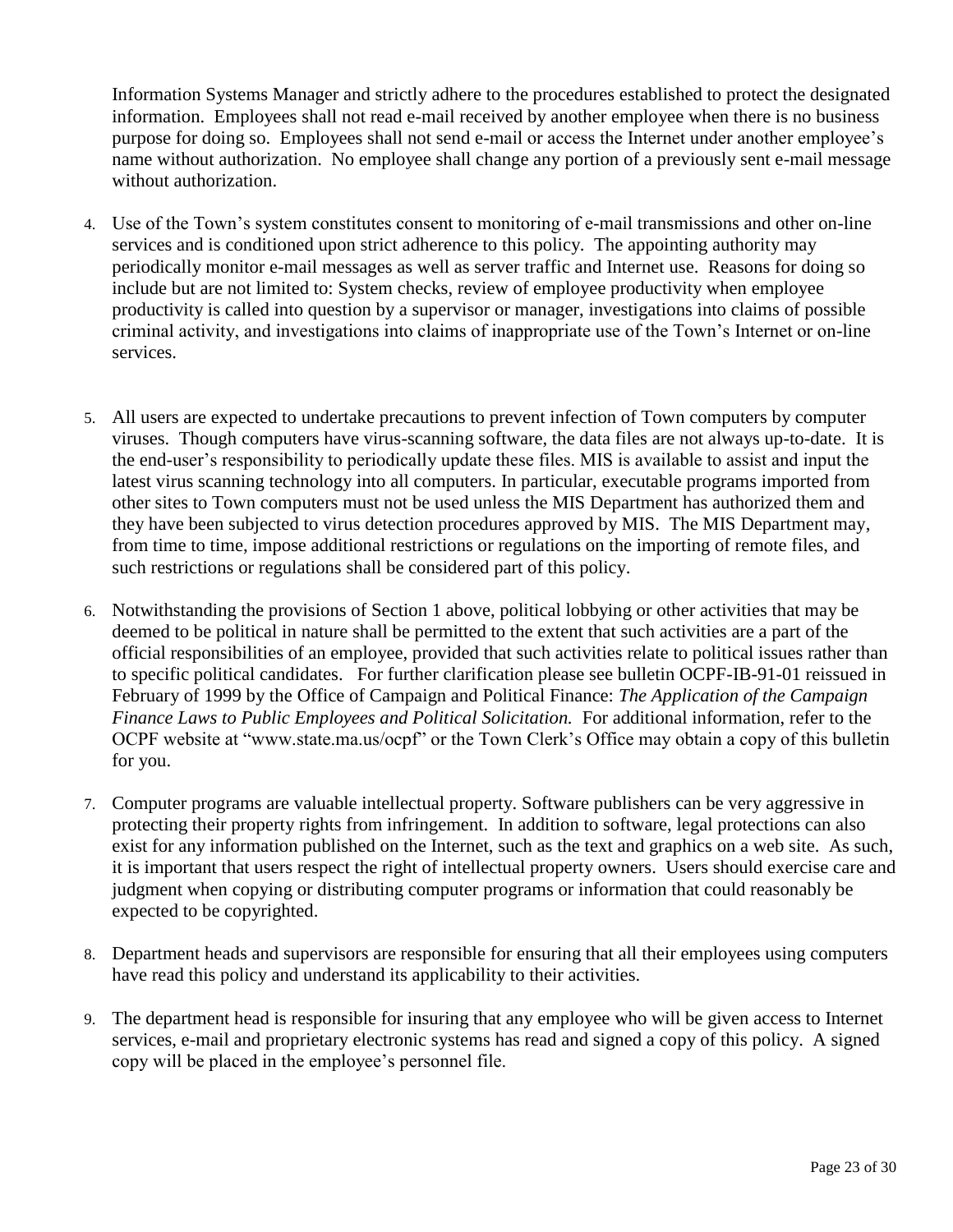- 10. E-mail and Internet are work tools. The appointing authority and/or department head shall deem who appropriately can utilize tools such as e-mail/Internet to better perform their job duties and have the right to review/limit the number of hours spent on each application.
- 11. Employees should be advised that the e-mail system is not intended for use as a filing cabinet. The MIS Department will systematically purge the e-mail system every ninety days and will do its best to notify Department Heads prior to purging the system. Employees are reminded to periodically save their e-mail files to either a floppy disk or print them out on paper to ensure that important documents are not deleted during purges. Electronic mail is considered a public record and is subject to Massachusetts General Law c. 66, c. 4, § 7(26)(a-m), and other relevant regulations. Further, the Town (through its MIS department) will ensure the security and reliability of its electronic record keeping and record-creating resources by documenting its systems using the State's "Guideline for the Documentation of Electronic Record-Keeping Systems" (revised 4/29/02) found at http://www.state.ma.us/sec/arc/arcrmu/rmuer/ElectronicRecordesGuideline.tif.
- 12. Exchange of information and opinions via electronic means may be construed as a violation of *Massachusetts Open Meeting Laws* if the exchange is among enough members of a Board or other regulated body so as to constitute a quorum. Established guidelines for Town employees and Board Members covering formal and informal meetings and discussions or phone calls, including conference calls, are to be treated as extending to e-mail and all other computer-facilitated communications.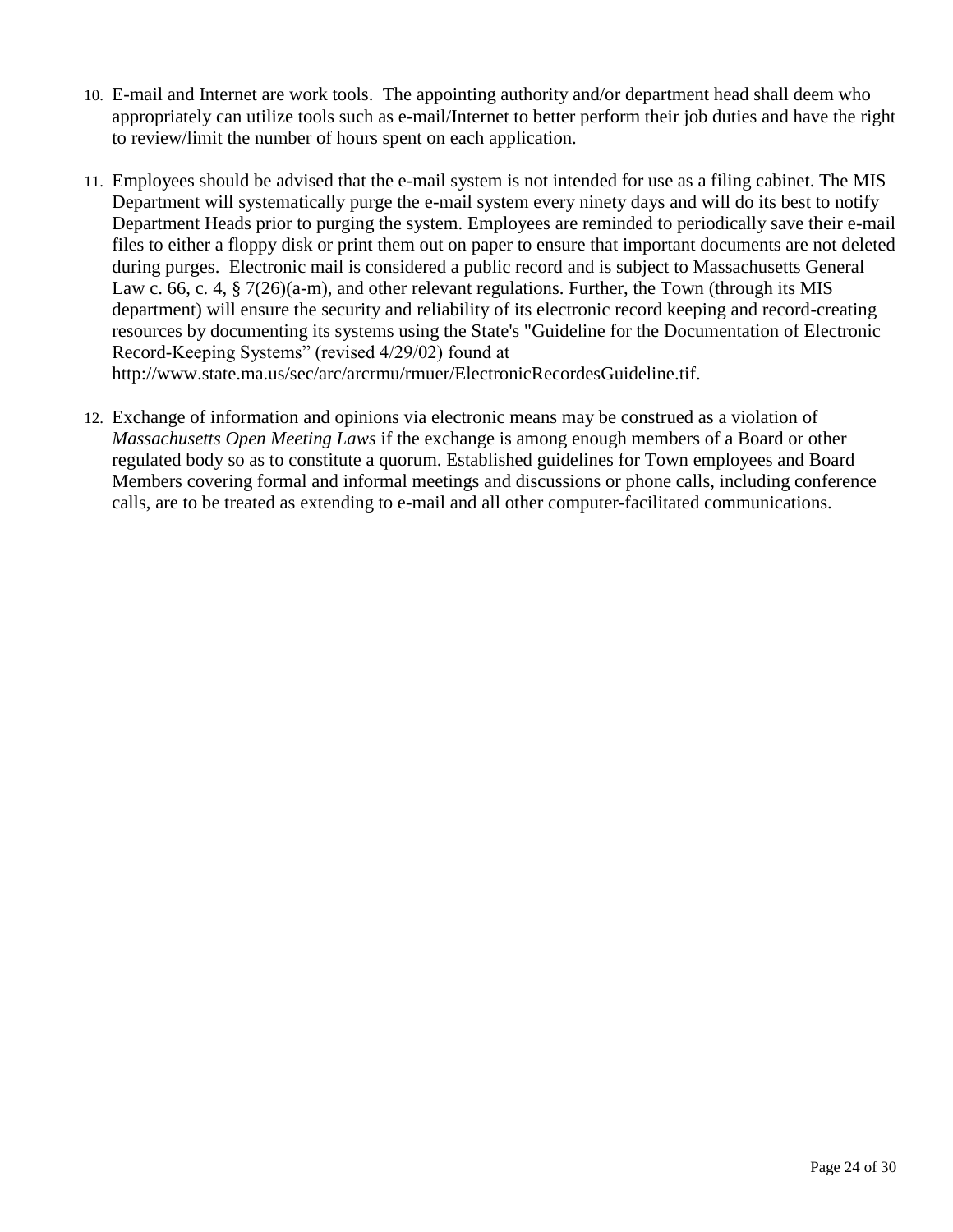#### APPENDIX C –Public Records Law and Guide

# PUBLIC RECORDS LAW MASSACHUSETTS GENERAL LAWS CHAPTER 4, SECTION 7 and CHAPTER 66, SECTIONS 5A, 10, 14

#### **Chapter 4, Section 7. Definitions of statutory terms; statutory construction**

Twenty-sixth, "Public records" shall mean all books, papers, maps, photographs, recorded tapes, financial statements, statistical tabulations, or other documentary materials or data, regardless of physical form or characteristics, made or received by any officer or employee of any agency, executive office, department, board, commission, bureau, division or authority of the commonwealth, or of any political subdivision thereof, or of any authority established by the general court to serve a public purpose, unless such materials or data fall within the following exemptions in that they are: (a) Specifically or by necessary implication exempted from disclosure by statute;

(b) Related solely to internal personnel rules and practices of the government unit, provided however, that such records shall be withheld only to the extent that proper performance of necessary governmental functions requires such withholding;

(c) Personnel and medical files or information; also any other materials or data relating to a specifically named individual, the disclosure of which may constitute an unwarranted invasion of personal privacy; (d) Inter-agency or intra-agency memoranda or letters relating to policy positions being developed by the agency; but this subclause shall not apply to reasonably completed factual studies or reports on which the development of such policy positions has been or may be based;

(e) Notebooks and other materials prepared by an employee of the commonwealth which are personal to him and not maintained as part of the files of the governmental unit;

(f) Investigatory materials necessarily compiled out of the public view by law enforcement or other investigatory officials the disclosure of which materials would probably so prejudice the possibility of effective law enforcement that such disclosure would not be in the public interest;

(g) Trade secrets or commercial or financial information voluntarily provided to an agency for use in developing governmental policy and upon a promise of confidentiality; but this subclause shall not apply to information submitted as required by law or as a condition of receiving a governmental contract or other benefit;

(h) Proposals and bids to enter into any contract or agreement until the time for the opening of bids in the case of proposals or bids to be opened publicly, and until the time for the receipt of bids or proposals has expired in all other cases; and inter-agency or intra-agency communications made in connection with an evaluation process for reviewing bids or proposals, prior to a decision to enter into negotiations with or to award a contract to, a particular person;

(i) Appraisals of real property acquired or to be acquired until (1) a final agreement is entered into; or (2) any litigation relative to such appraisal has been terminated; or (3) the time within which to commence such litigation has expired;

(j) The names and addresses of any persons contained in, or referred to in, any applications for any licenses to carry or possess firearms issued pursuant to chapter one hundred and forty or any firearms identification cards issued pursuant to said chapter one hundred and forty and the names and addresses on sales or transfers of any firearms, rifles, shotguns, or machine guns or ammunition therefor, as defined in said chapter one hundred and forty and the names and addresses on said licenses or cards;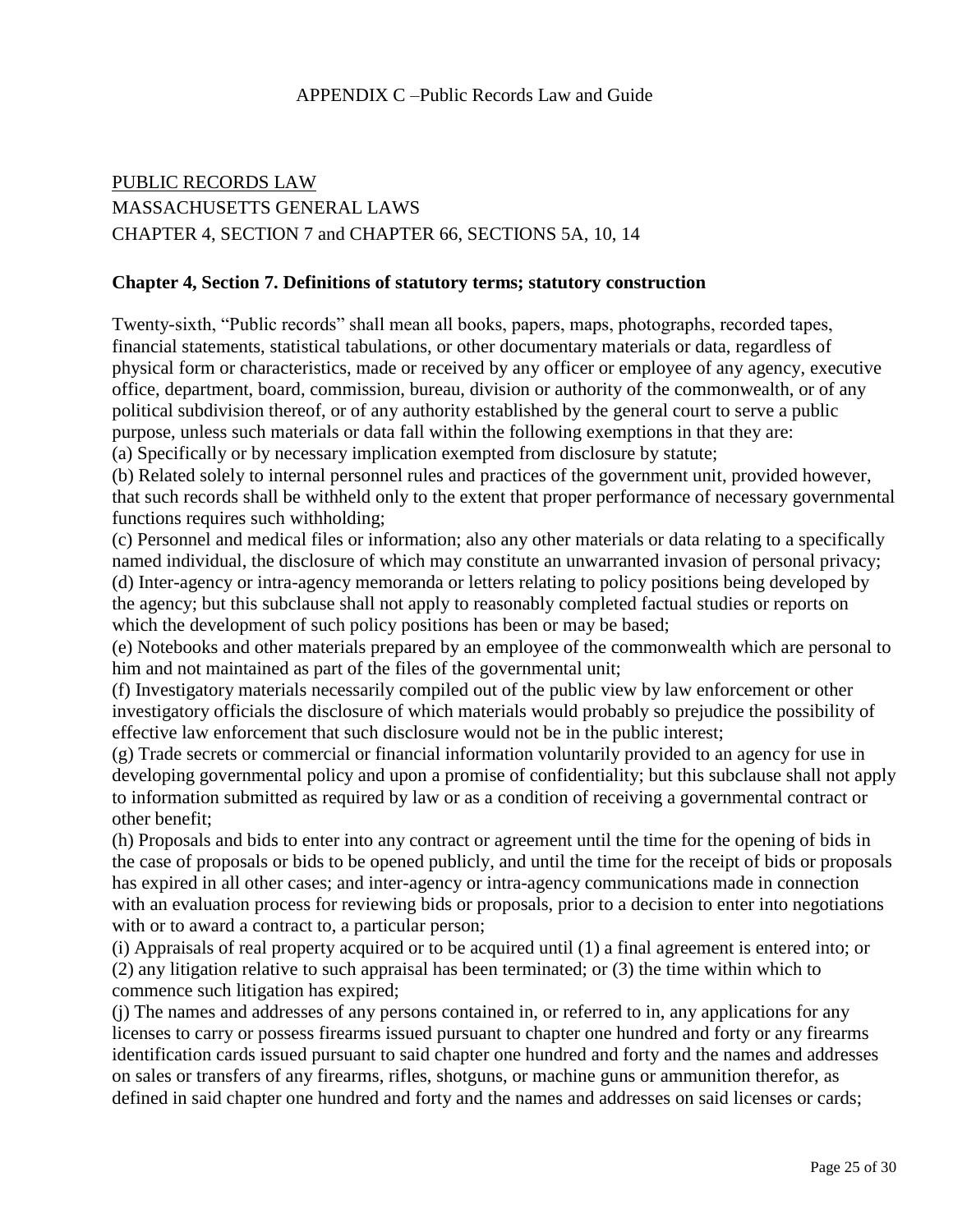# *[There is no subclause (k).]*

(l) Questions and answers, scoring keys and sheets and other materials used to develop, administer or score a test, examination or assessment instrument; provided, however, that such materials are intended to be used for another test, examination or assessment instrument;

(m) Contracts for hospital or related health care services between (i) any hospital, clinic or other health care facility operated by a unit of state, county or municipal government and (ii) a health maintenance organization arrangement approved under chapter one hundred and seventy-six I, a nonprofit hospital service corporation or medical service corporation organized pursuant to chapter one hundred and seventy-six A and chapter one hundred and seventy-six B, respectively, a health insurance corporation licensed under chapter one hundred and seventy-five or any legal entity that is self insured and provides health care benefits to its employees.

(n) Records, including, but not limited to, blueprints, plans, policies, procedures and schematic drawings, which relate to internal layout and structural elements, security measures, emergency preparedness, threat or vulnerability assessments, or any other records relating to the security or safety of persons or buildings, structures, facilities, utilities, transportation or other infrastructure located within the commonwealth, the disclosure of which, in the reasonable judgment of the record custodian, subject to review by the supervisor of public records under subsection (b) of section 10 of chapter 66, is likely to jeopardize public safety.

(o) The home address and home telephone number of an employee of the judicial branch, an unelected employee of the general court, an agency, executive office, department, board, commission, bureau, division or authority of the commonwealth, or of a political subdivision thereof or of an authority established by the general court to serve a public purpose, in the custody of a government agency which maintains records identifying persons as falling within those categories; provided that the information may be disclosed to an employee organization under chapter 150E, a nonprofit organization for retired public employees under chapter 180, or a criminal justice agency as defined in section 167 of chapter 6. (p) The name, home address and home telephone number of a family member of a commonwealth employee, contained in a record in the custody of a government agency which maintains records identifying persons as falling within the categories listed in subclause (o).

(q) Adoption contact information and indices therefore of the adoption contact registry established by section 31 of chapter 46.

Any person denied access to public records may pursue the remedy provided for in section ten of chapter sixty-six.

#### **Chapter 66: Section 5A. Records of meetings of boards and commissions; contents**

Section 5A. The records, required to be kept by sections eleven A of chapter thirty A, nine F of chapter thirty-four and twenty-three B of chapter thirty-nine, shall report the names of all members of such boards and commissions present, the subjects acted upon, and shall record exactly the votes and other official actions taken by such boards and commissions; but unless otherwise required by the governor in the case of state boards, commissions and districts, or by the county commissioners in the case of county boards and commissions, or the governing body thereof in the case of a district, or by ordinance or bylaw of the city or town, in the case of municipal boards, such records need not include a verbatim record of discussions at such meetings.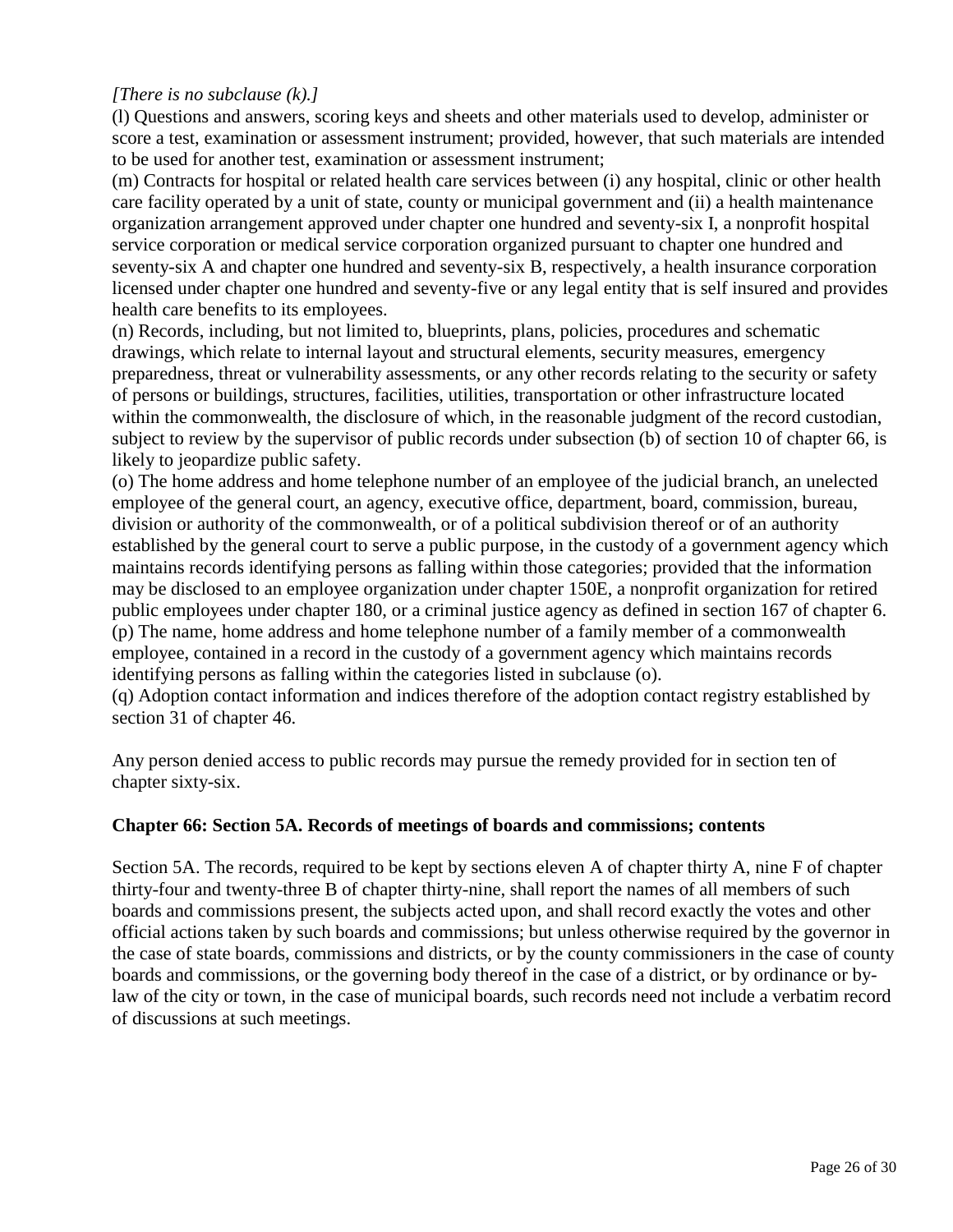#### **Chapter 66: Section 10. Public inspection and copies of records; presumption; exceptions**

Section 10. (a) Every person having custody of any public record, as defined in clause Twenty-sixth of section seven of chapter four, shall, at reasonable times and without unreasonable delay, permit it, or any segregable portion of a record which is an independent public record, to be inspected and examined by any person, under his supervision, and shall furnish one copy thereof upon payment of a reasonable fee. Every person for whom a search of public records is made shall, at the direction of the person having custody of such records, pay the actual expense of such search. The following fees shall apply to any public record in the custody of the state police, the Massachusetts bay transportation authority police or any municipal police department or fire department: for preparing and mailing a motor vehicle accident report, five dollars for not more than six pages and fifty cents for each additional page; for preparing and mailing a fire insurance report, five dollars for not more than six pages plus fifty cents for each additional page; for preparing and mailing crime, incident or miscellaneous reports, one dollar per page; for furnishing any public record, in hand, to a person requesting such records, fifty cents per page. A page shall be defined as one side of an eight and one-half inch by eleven inch sheet of paper. (b) A custodian of a public record shall, within ten days following receipt of a request for inspection or copy of a public record, comply with such request. Such request may be delivered in hand to the office of the custodian or mailed via first class mail. If the custodian refuses or fails to comply with such a request, the person making the request may petition the supervisor of records for a determination whether the record requested is public. Upon the determination by the supervisor of records that the record is public, he shall order the custodian of the public record to comply with the person's request. If the custodian refuses or fails to comply with any such order, the supervisor of records may notify the attorney general or the appropriate district attorney thereof who may take whatever measures he deems necessary to insure compliance with the provisions of this section. The administrative remedy provided by this section shall in no way limit the availability of the administrative remedies provided by the commissioner of administration and finance with respect to any officer or employee of any agency, executive office, department or board; nor shall the administrative remedy provided by this section in any way limit the availability of judicial remedies otherwise available to any person requesting a public record. If a custodian of a public record refuses or fails to comply with the request of any person for inspection or copy of a public record or with an administrative order under this section, the supreme judicial or superior court shall have jurisdiction to order compliance.

(c) In any court proceeding pursuant to paragraph (b) there shall be a presumption that the record sought is public, and the burden shall be upon the custodian to prove with specificity the exemption which applies.

(d) The clerk of every city or town shall post, in a conspicuous place in the city or town hall in the vicinity of the clerk's office, a brief printed statement that any citizen may, at his discretion, obtain copies of certain public records from local officials for a fee as provided for in this chapter. The executive director of the criminal history systems board, the criminal history systems board and its agents, servants, and attorneys including the keeper of the records of the firearms records bureau of said department, or any licensing authority, as defined by chapter one hundred and forty shall not disclose any records divulging or tending to divulge the names and addresses of persons who own or possess firearms, rifles, shotguns, machine guns and ammunition therefor, as defined in said chapter one hundred and forty and names and addresses of persons licensed to carry and/or possess the same to any person, firm, corporation, entity or agency except criminal justice agencies as defined in chapter six and except to the extent such information relates solely to the person making the request and is necessary to the official interests of the entity making the request.

The home address and home telephone number of law enforcement, judicial, prosecutorial, department of youth services, department of social services, department of correction and any other public safety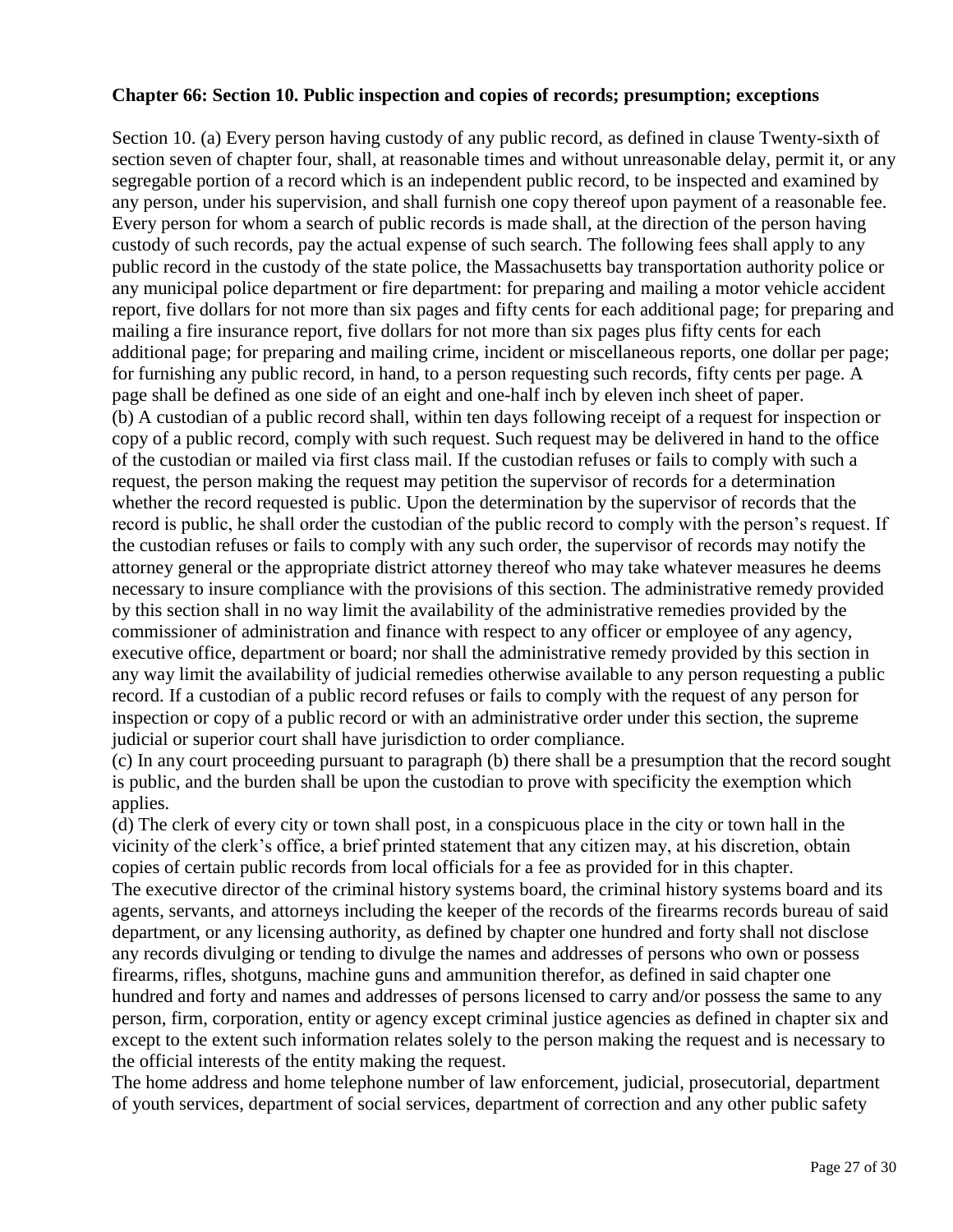and criminal justice system personnel, and of unelected general court personnel, shall not be public records in the custody of the employers of such personnel or the public employee retirement administration commission or any retirement board established under chapter 32 and shall not be disclosed, but such information may be disclosed to an employee organization under chapter 150E, a nonprofit organization for retired public employees under chapter 180 or to a criminal justice agency as defined in section 167 of chapter 6. The name and home address and telephone number of a family member of any such personnel shall not be public records in the custody of the employers of the foregoing persons or the public employee retirement administration commission or any retirement board established under chapter 32 and shall not be disclosed. The home address and telephone number or place of employment or education of victims of adjudicated crimes, of victims of domestic violence and of persons providing or training in family planning services and the name and home address and telephone number, or place of employment or education of a family member of any of the foregoing shall not be public records in the custody of a government agency which maintains records identifying such persons as falling within such categories and shall not be disclosed.

# **Chapter 66: Section 14. Surrender of records by retiring officer**

Section 14. Whoever has custody of any public records shall, upon the expiration of his term of office, employment or authority, deliver over to his successor all such records which he is not authorized by law to retain, and shall make oath that he has so delivered them, according as they are the records of the commonwealth or of a county, city or town, before the state secretary, the clerk of the county commissioners or the city or town clerk, who shall, respectively, make a record of such oath.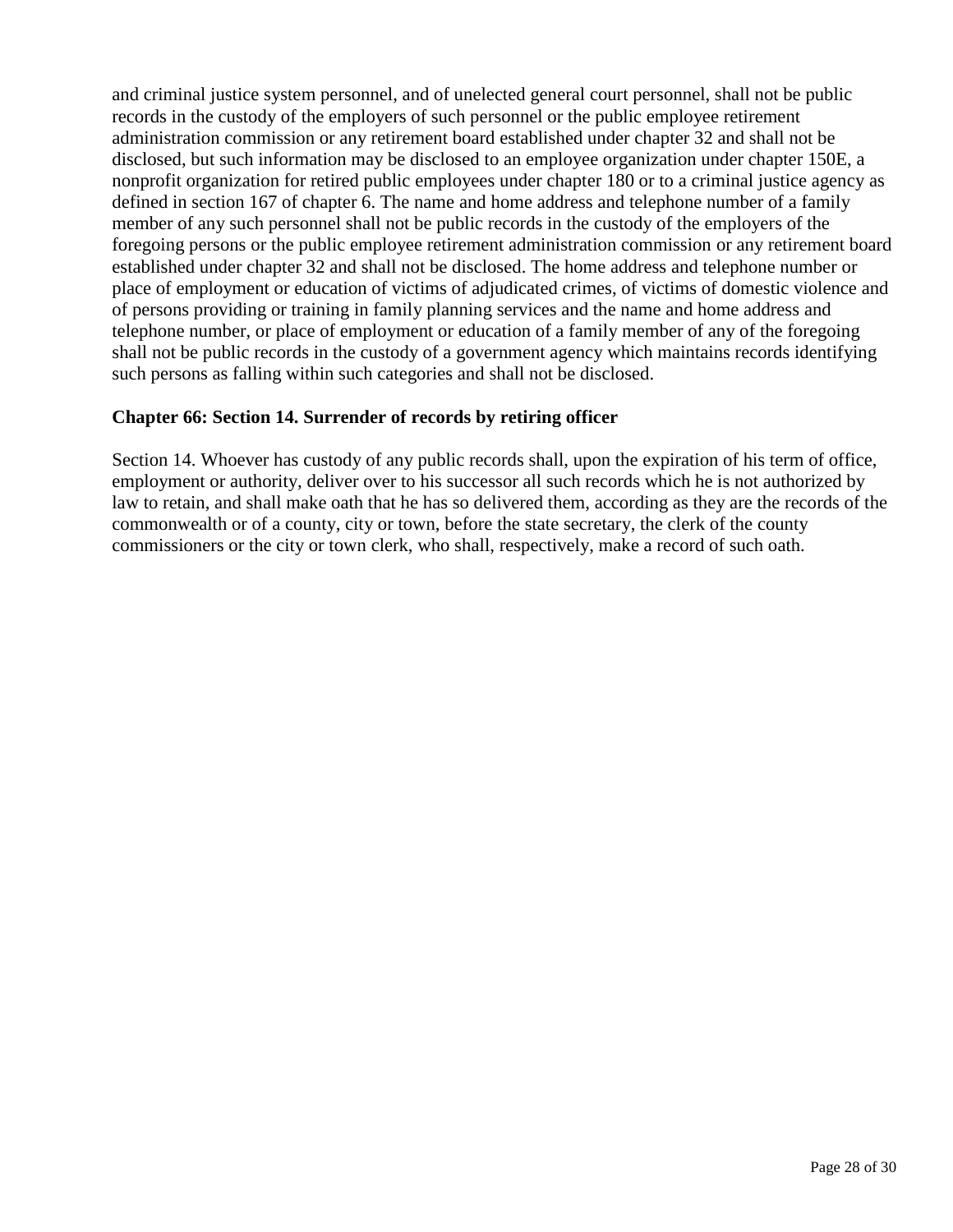# **PUBLIC RECORDS GUIDELINES FOR ELECTED AND APPOINTED OFFICIALS**

- All records created or received by elected and appointed officials, departments, commissions and committees are public records and must be stored according to state guidelines.<sup>1</sup>
- Public records include all documentary materials or data that are made or received by any officer or employee of the Town of Burlington, regardless of physical form or characteristics.<sup>ii</sup> Public records include correspondence, audio tapes, video tapes, email, etc. that are created as part of your official duties.
- Upon the expiration of your term of office or retirement, you must deliver records in your custody to your successor.iii
- You must permit all public records within your custody to be inspected or copied by any person during regular business hours. If you do not have daily business hours, you should post a written notice in a conspicuous location listing the name, position, address and telephone number of the contact person for public record access.iv
- You must comply with public record requests as soon as practicable and within ten days.<sup> $v$ </sup>
- Public record requests may be verbal or written. It is recommended that the record requester provides a written request, in case it needs to be appealed.<sup>vi</sup>
- The record requestor does not have to disclose the reasons for requesting access to or copying public records. You cannot require proof of identity prior to complying with public record requests.<sup>vii</sup>
- Records may be withheld in whole or in part if they fall under one or more of the twelve exemptions in 950 CMR 32.00.<sup>viii</sup> If you are unsure whether a record or a portion of it is exempt, contact the Public Records Division.<sup>2</sup> To request an official advisory opinion from the Public Records Division, you must make a written request.
- Minutes must be maintained in written format. Audio tape and video tape are not a stable preservation medium.<sup>ix</sup>
- Meeting records are public records at the moment of their creation. This includes stenographic notes, longhand notes, audio tapes, and video tapes from public meetings.<sup>x</sup> Meeting records, with the exception of executive session records, are subject to disclosure upon request.<sup>xi</sup>
- Once the minutes have been written and accepted by the board or commission, notes and audio/video tapes may be erased or re-recorded without the prior permission of the Supervisor of Public Records, provided that there is no outstanding public records request or litigation.<sup>xii</sup>
- Records that are used in private offices or homes must stored in fire resistant devices and safes. $\frac{x}{10}$
- If you cannot insure fire resistant storage outside the municipal building, then you may not remove original records. If you work at a private home or office, you should make copies of the records.<sup>xiv</sup>
- If original records are created outside of municipal offices, they must be transferred on a regular and frequent basis to secure storage in the municipal building.<sup>xv</sup> This includes electronic records.

 $\overline{a}$ 

 $\overline{a}$ 

- 950 CMR 32.00
- $\rm{v}$ <sup>vi</sup> 950 CMR 32.08(2)

<sup>&</sup>lt;sup>i</sup> MGLc66 s13<br><sup>ii</sup> MGL e4.57(2)

 $MGL$  c4 s7(26)

iii MGL c66 s14 and Supervisor Public Records Bulletin 4-94, 5-94

iv 950 CMR 32.00